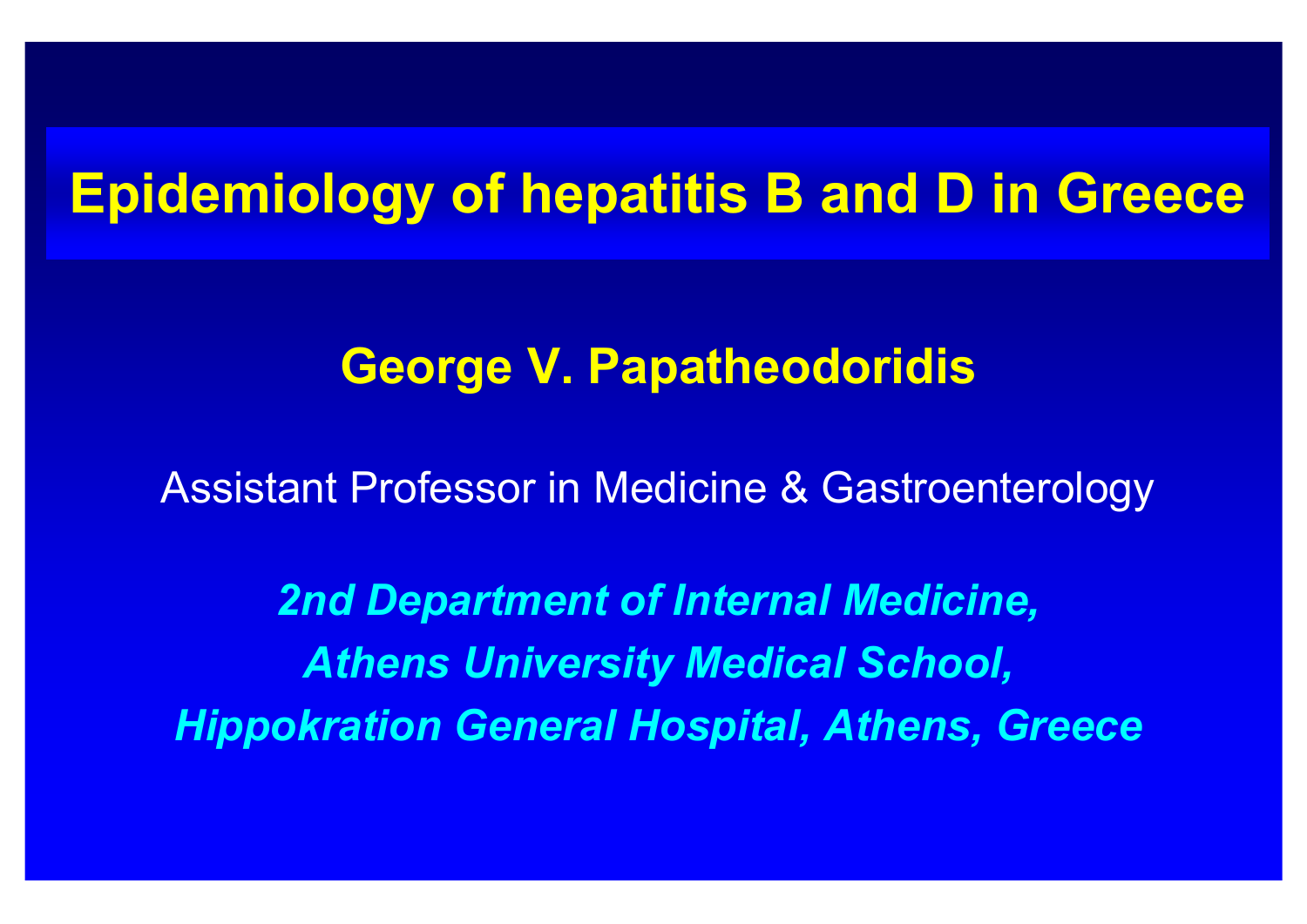### **Epidemiological data for HBV & HDV in Greece**

**No data in samples representative of general population Very few data for the prevalence of HDV**

**Some studies in** 

9 **Specific low-risk groups** (blood donors, army recruits, children, pregnant women)

9 **Specific high-risk groups** (IVDU, prisoners, HIV+, prostitutes, minorities)

9 **Specific areas**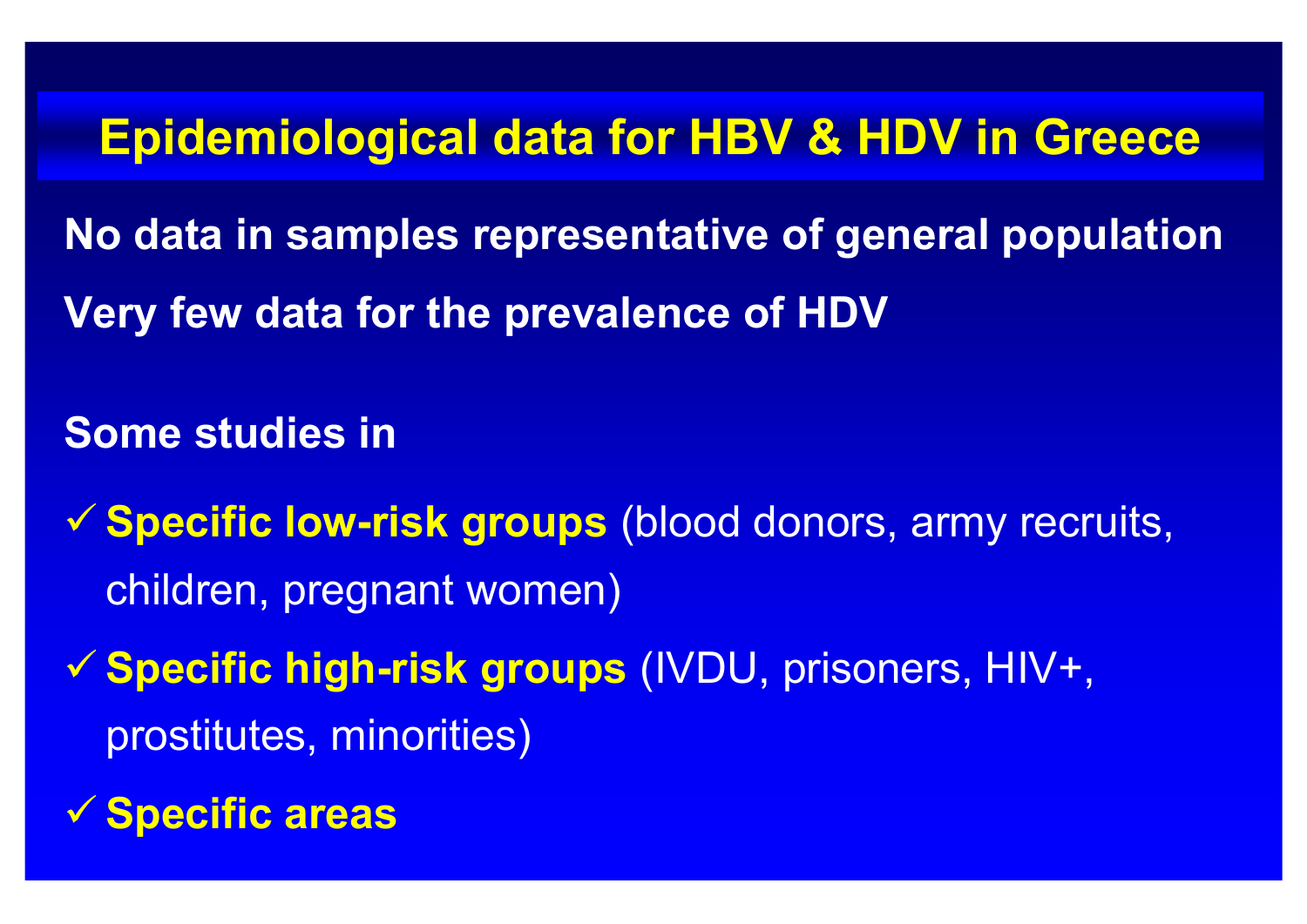## **Changing factors affecting the current epidemiology of viral hepatitis current epidemiology of viral hepatitis**

- **Modes of transmission**
- $\bullet$ **Traveling – Globalization**
- **Mutants**
- $\bullet$ **Refugees - Immigrants**

**Changing profile of the population in Greece after '90 (migration)**

**2001: 797.093 (7.2%) immigrants– 65% from Albania**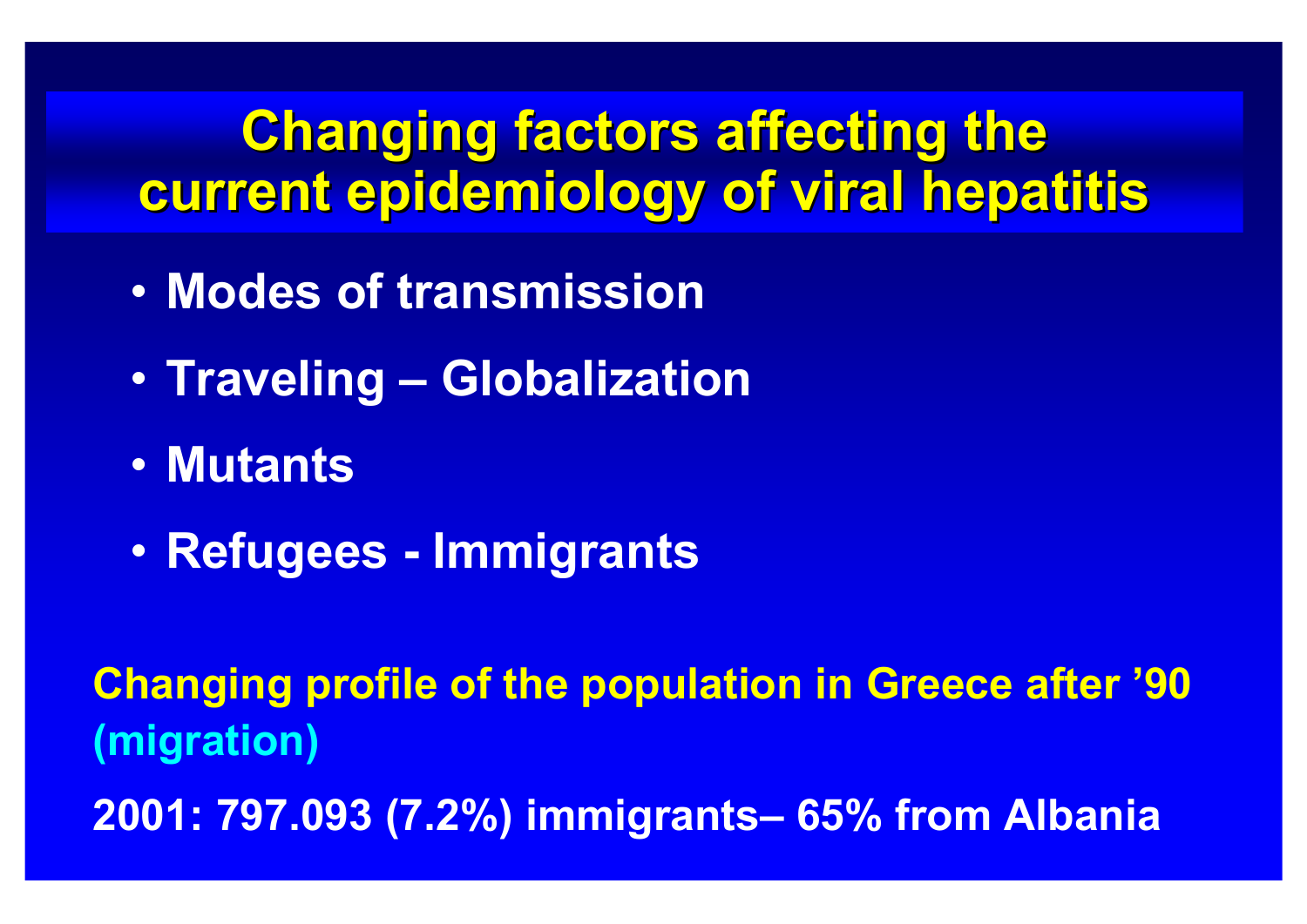## Worldwide prevalence of chronic HBV infection

#### **Prevalence of HBsAg**



**2-7 % - Intemediate**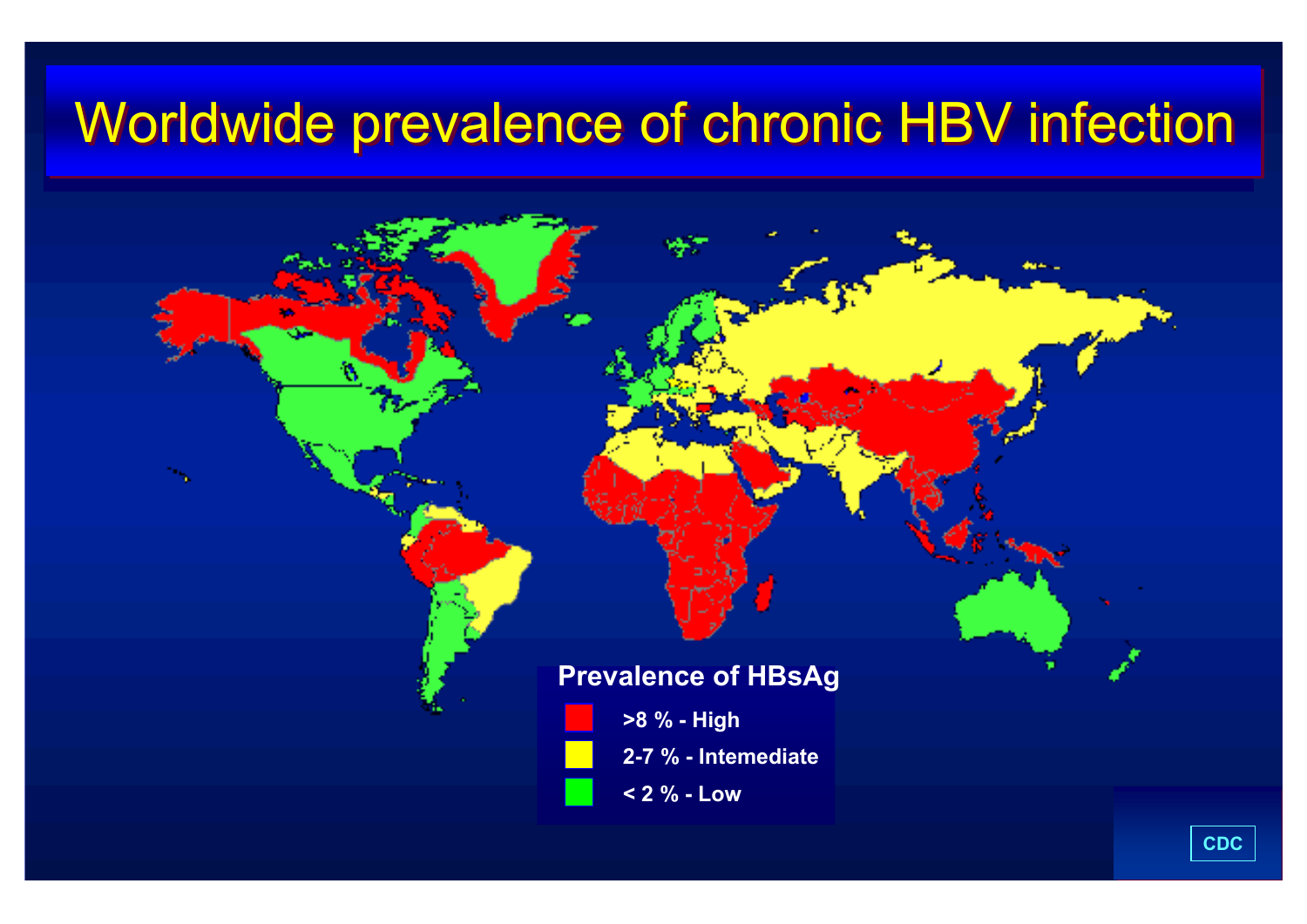## **Hepatitis B: Greece. General Information**

- **Estimated HBsAg prevalence in 1970-1980: >3-5%**
- $\checkmark$ **Universal HBV vaccination applied since 1998**

#### $\checkmark$ **Current HBsAg prevalence:**

 $\checkmark$ 

- ♦ Population study: **2.1%** *(Eur J Epidemiol 2003;18:551)*.
- ♦ Company employees: **2.6%** *(Eur J Epidemiol 2001;17:721)*.
- ♦ Hospitalized patients (Crete): **2.7%** *(BMC Public Health 2001;1:17)*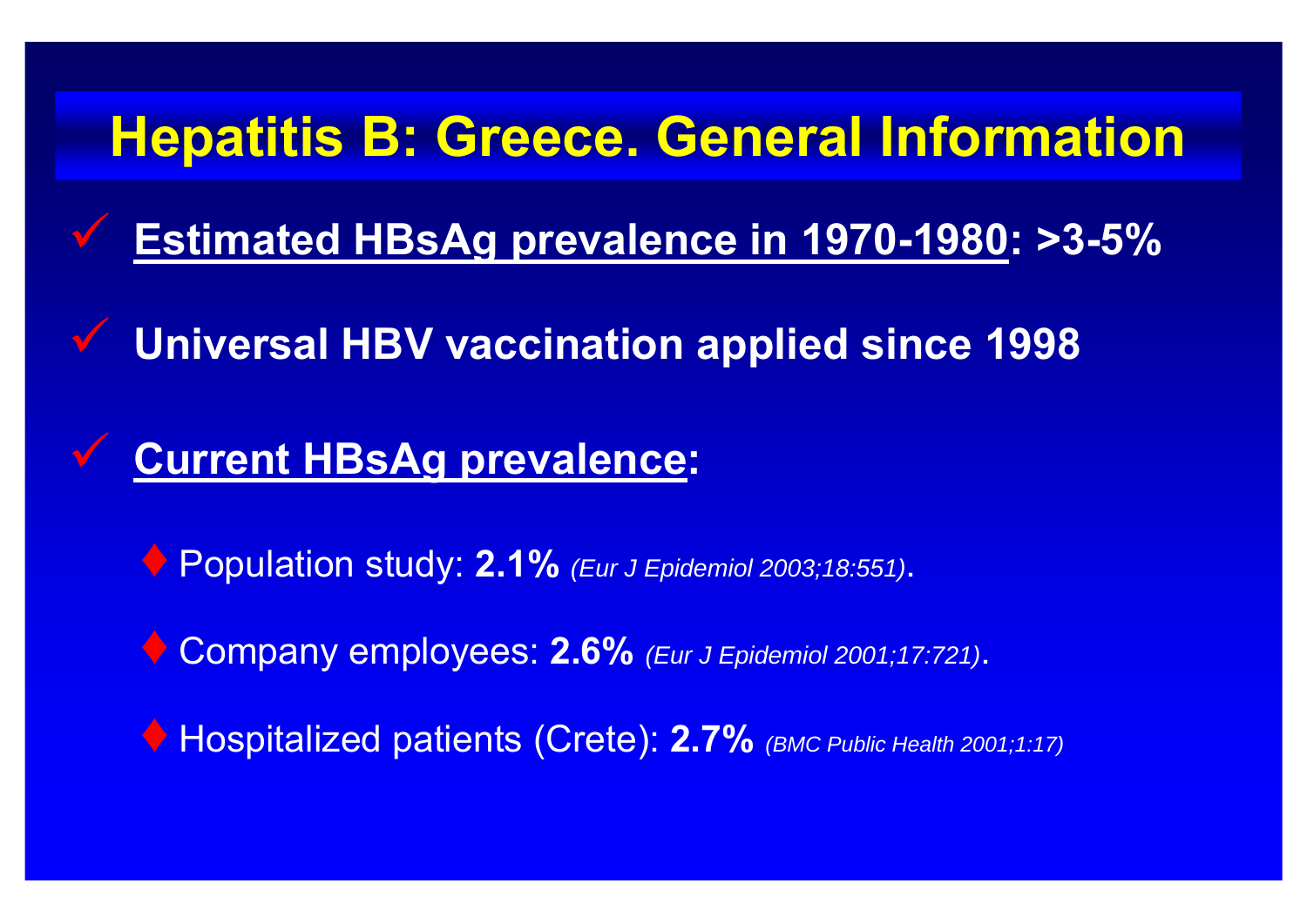#### **Estimated prevalence of HBsAg and anti-HCV in Greece**  (general population, blood donors & high risk groups)

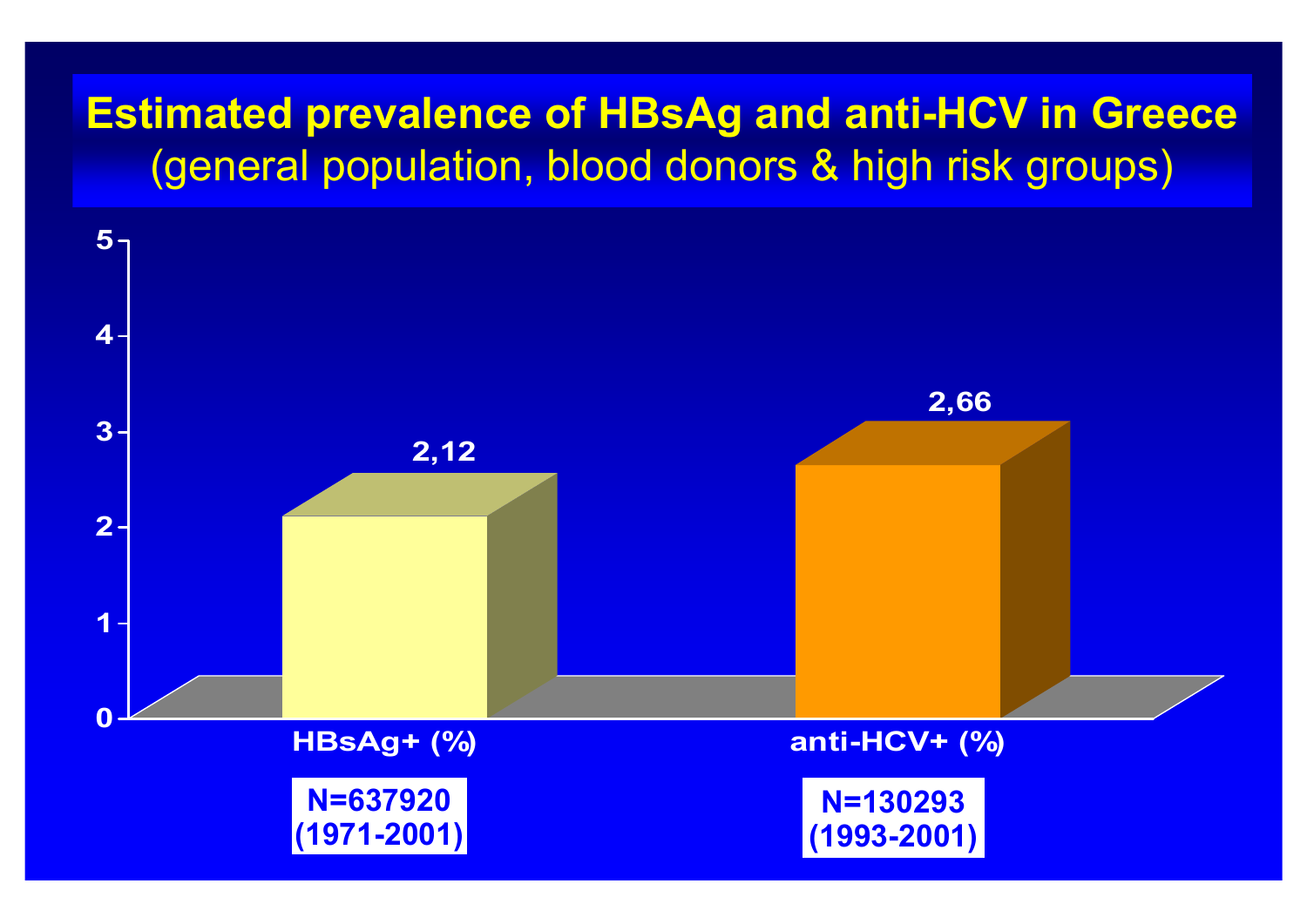# **Prevalence of HBV in low-risk groups in Greece**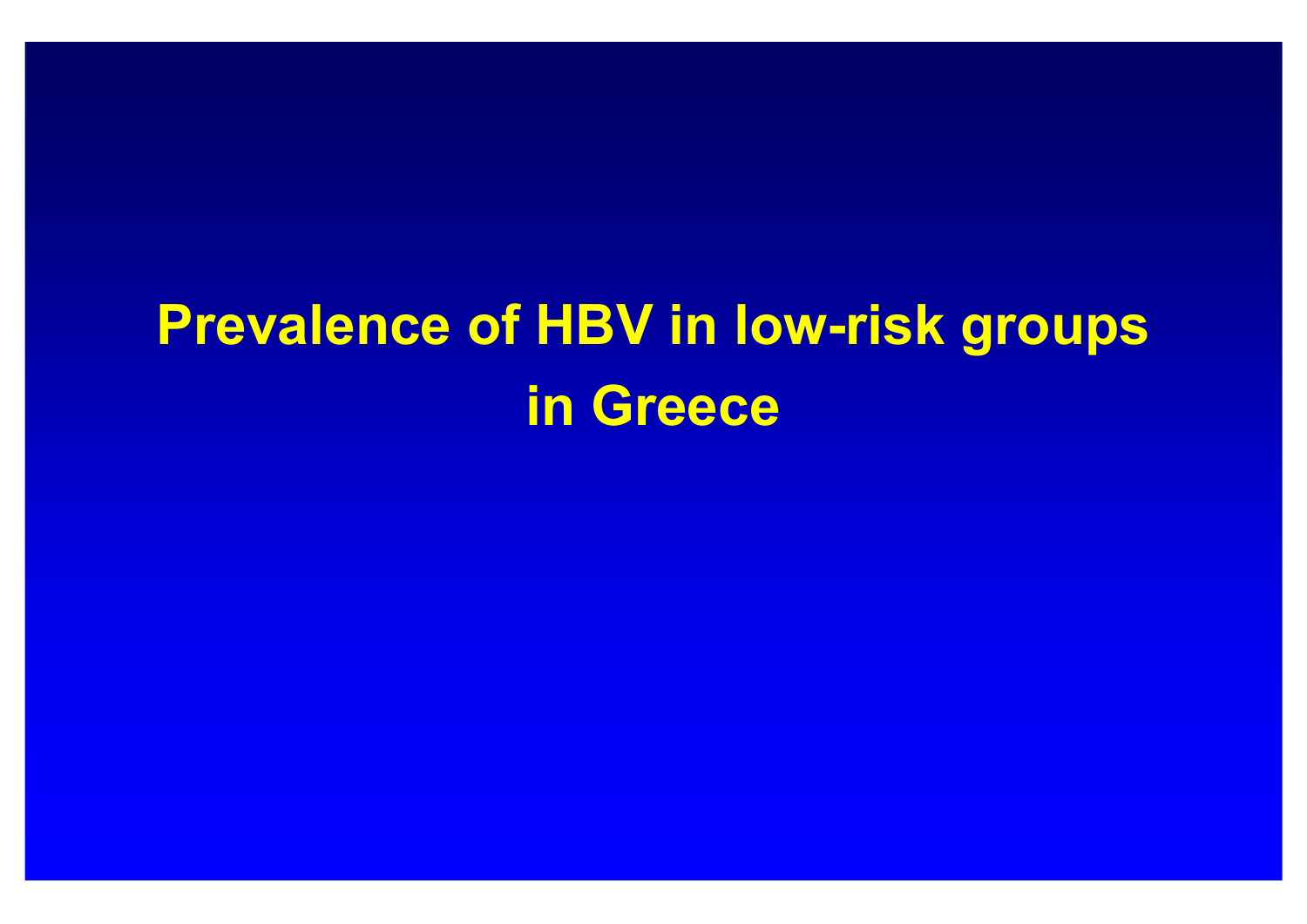### **Prevalence of HBsAg in blood donors in Athens-Piraeus greater area (1971-1996)**

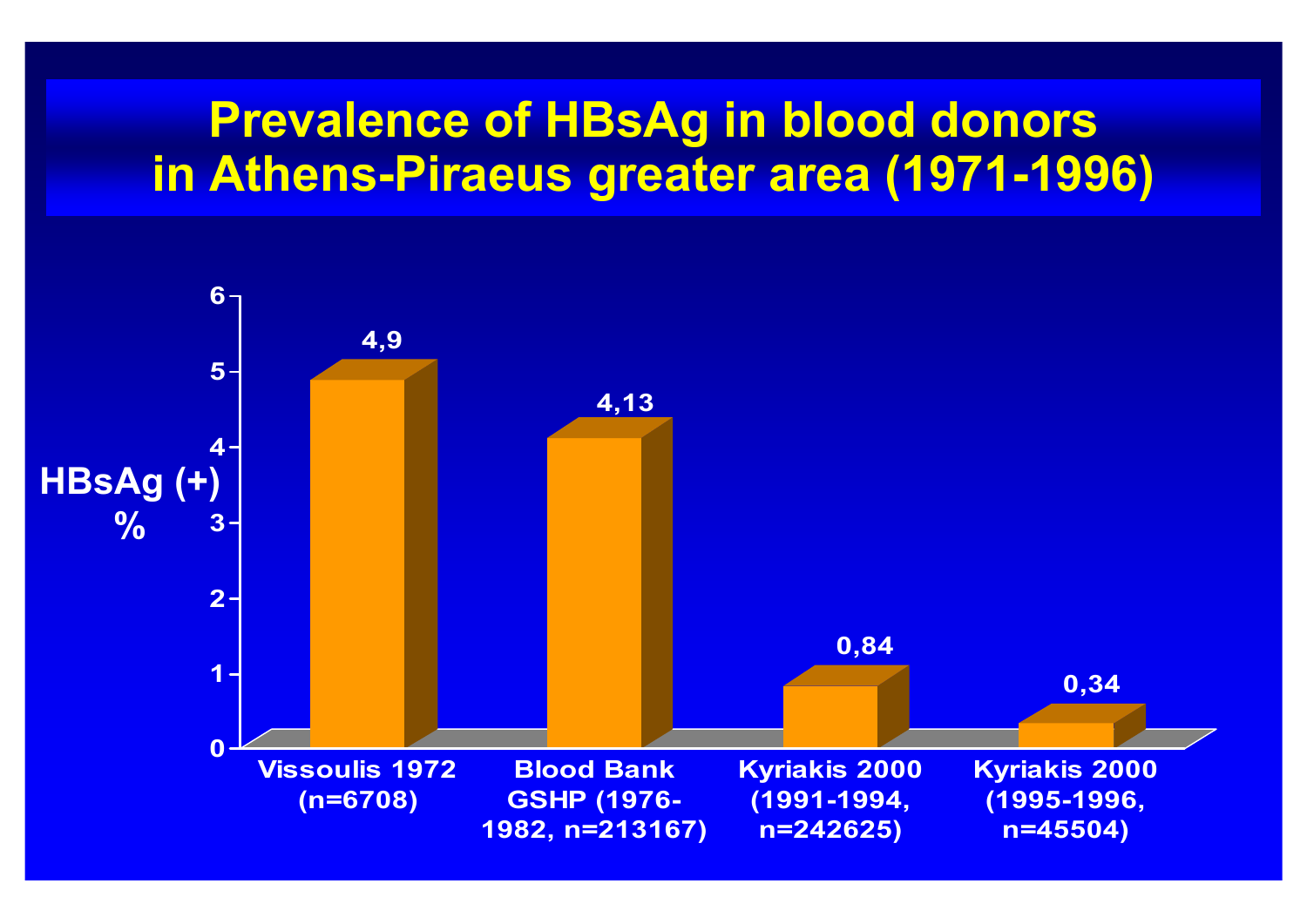# **Epidemiological surveillance in Greek blood donors: 2000-2001 ( Σ . Κ .ΑΕ.)**

| <b>Prevalence in 41 transfusion centers</b> |
|---------------------------------------------|
| (296.012 blood units)                       |

| <b>Positive units</b> | N    | $\frac{0}{0}$ |
|-----------------------|------|---------------|
| <b>HBsAg</b>          | 1028 | 0.35          |
| <b>Anti-HCV</b>       | 204  | 0.009         |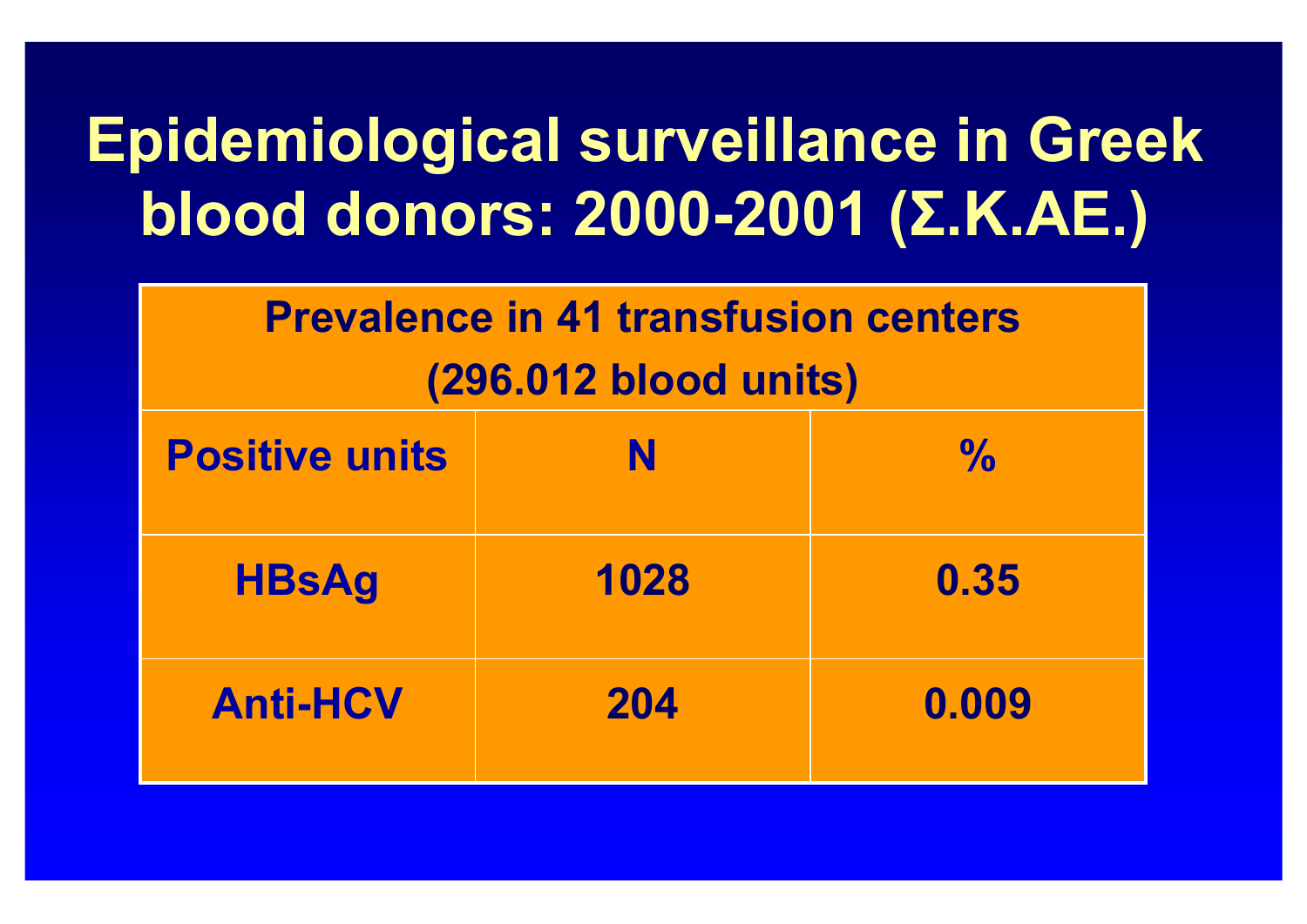## **Epidemiology of Hepatitis B: Greece**

#### **Prevalence of HBsAg Carriage among Army Recruits**

| <b>Region</b>                    | 1972         | 1990        | <b>Change</b> |
|----------------------------------|--------------|-------------|---------------|
|                                  | $(N=32,000)$ | $(N=3,200)$ |               |
| <b>Athens Metropolitan Area</b>  |              |             |               |
| <b>Southern Greece</b>           |              |             |               |
| <b>Central Greece</b>            |              |             |               |
| <b>Northern Greece</b>           |              |             |               |
| <b>Islands (including Crete)</b> |              |             |               |
| <b>National Average</b>          |              |             |               |

*Vissoulis et al, 1972; Vakalopoulos et al, in press*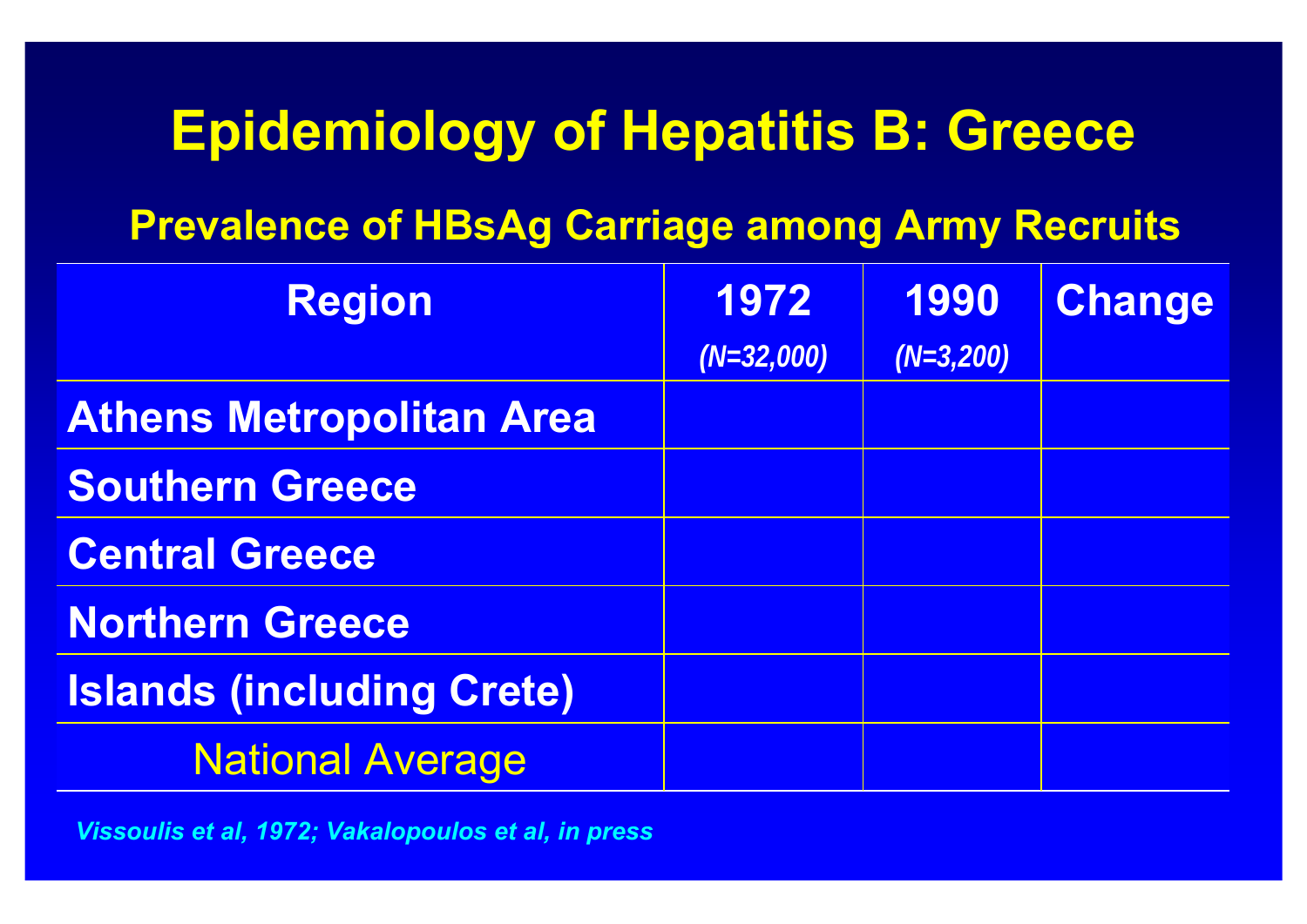## **Epidemiology of Hepatitis B: Greece**

#### **Prevalence of HBsAg Carriage among Army Recruits**

| <b>Region</b>                    | 1972         | 1990        | Change |
|----------------------------------|--------------|-------------|--------|
|                                  | $(N=32,000)$ | $(N=3,200)$ |        |
| <b>Athens Metropolitan Area</b>  | 3.07%        |             |        |
| <b>Southern Greece</b>           | 5.57%        |             |        |
| <b>Central Greece</b>            | 5.21%        |             |        |
| <b>Northern Greece</b>           | 7.37%        |             |        |
| <b>Islands (including Crete)</b> | 3.20%        |             |        |
| <b>National Average</b>          | 5.04%        |             |        |

*Vissoulis et al, 1972; Vakalopoulos et al, in press*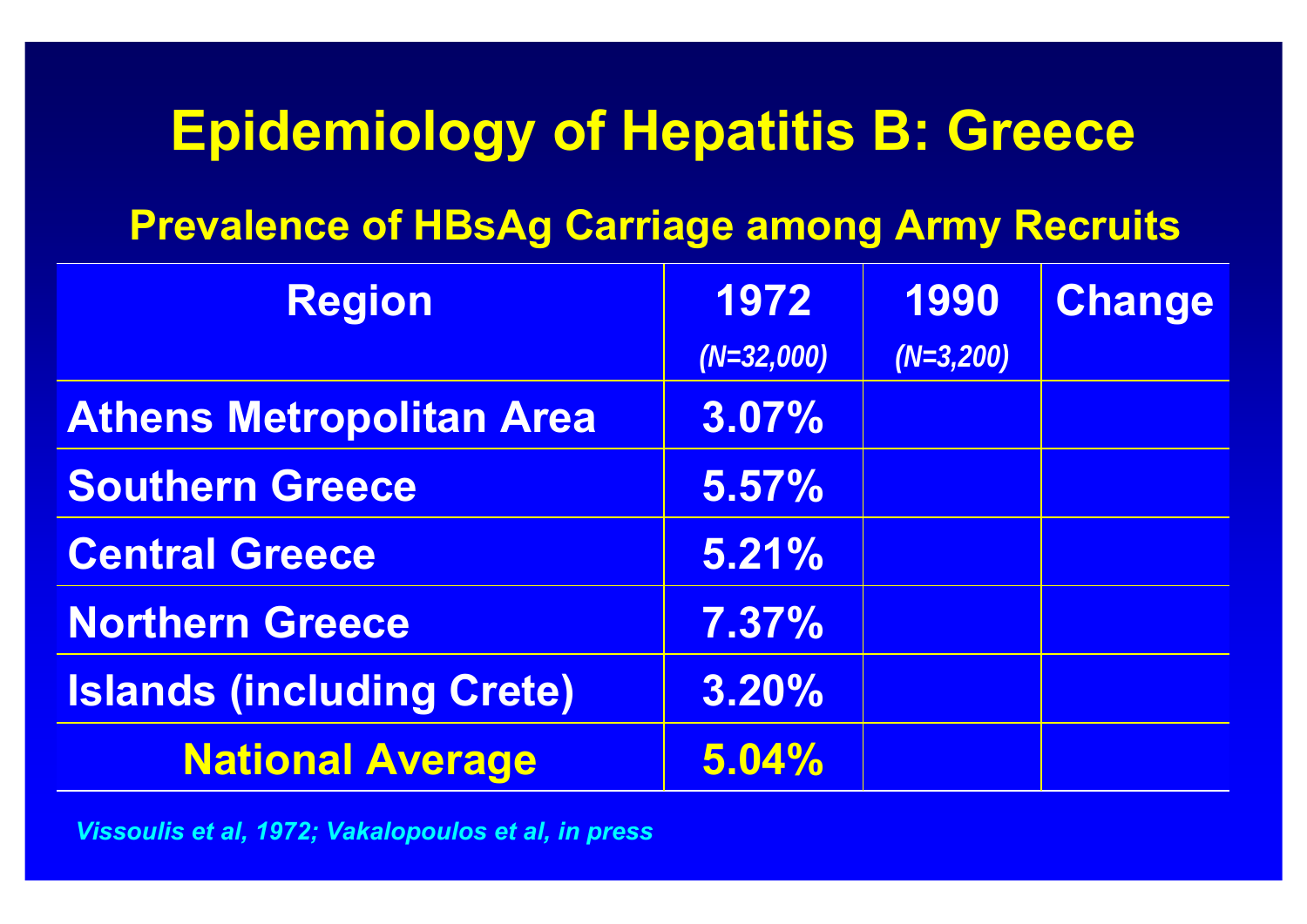## **Epidemiology of Hepatitis B: Greece**

#### **Prevalence of HBsAg Carriage among Army Recruits**

| <b>Region</b>                    | 1972         | 1990        | <b>Change</b> |
|----------------------------------|--------------|-------------|---------------|
|                                  | $(N=32,000)$ | $(N=3,200)$ |               |
| <b>Athens Metropolitan Area</b>  | 3.07%        | 0.86%       | $-72%$        |
| <b>Southern Greece</b>           | 5.57%        | 2.34%       | $-58%$        |
| <b>Central Greece</b>            | 5.21%        | 1.22%       | $-77%$        |
| <b>Northern Greece</b>           | 7.37%        | 2.38%       | $-68%$        |
| <b>Islands (including Crete)</b> | 3.20%        | 0.70%       | $-78%$        |
| <b>National Average</b>          | 5.04%        | 1.27%       | $-75%$        |

*Vissoulis et al, 1972; Vakalopoulos et al, in press*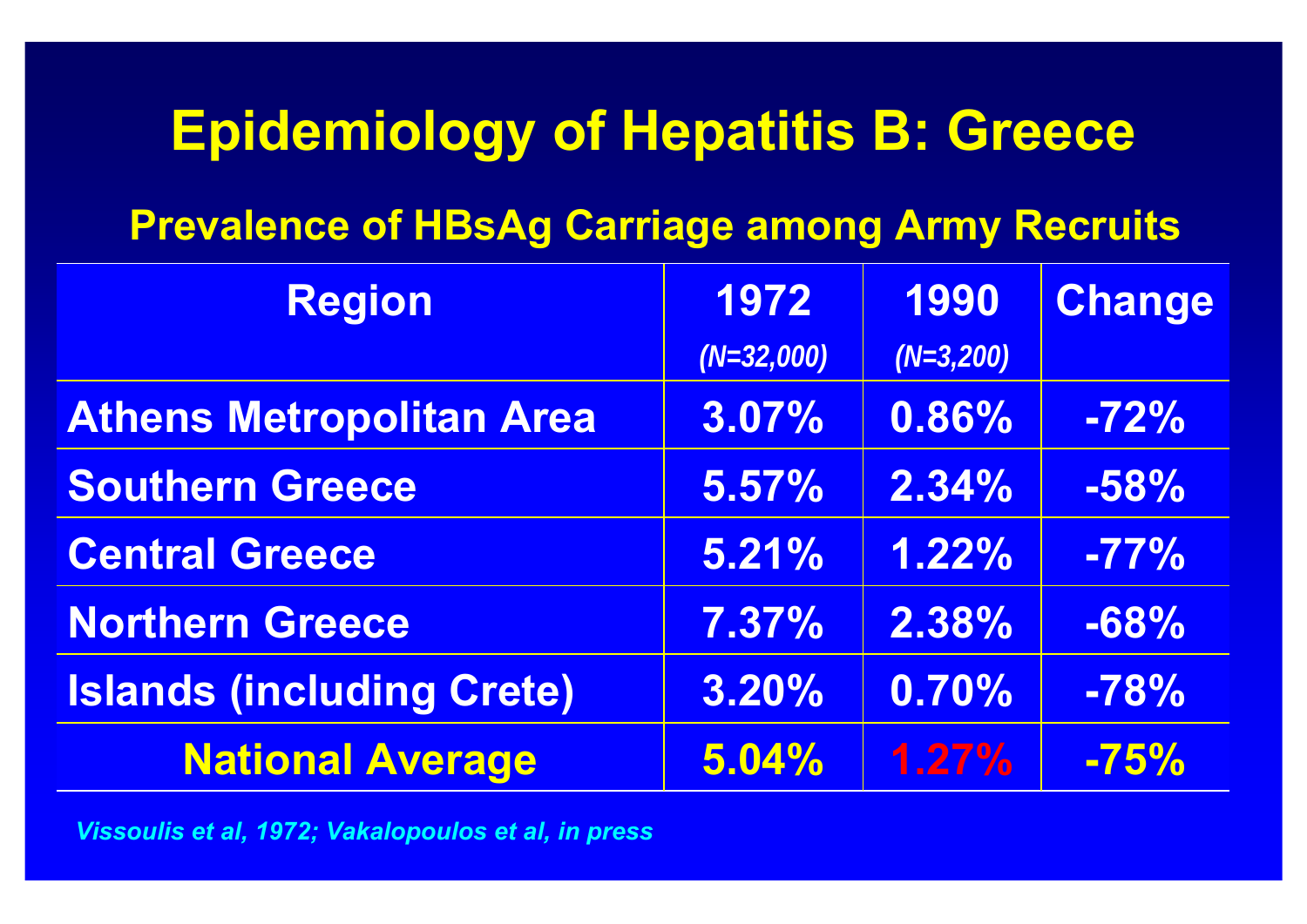## **HBsAg prevalence in Greek army recruits**



9 50-80% decrease of HBsAg prevalence from '70s to '80s

✔ Change in risk factors

 $\checkmark$  Low vaccination rate in late '90s. 1999: Anti-HBs  $(+)$  32.6%

*Papaevangelou G, Vaccine 1998 \*Stamouli M et al, Eur J Epidemiol 1999*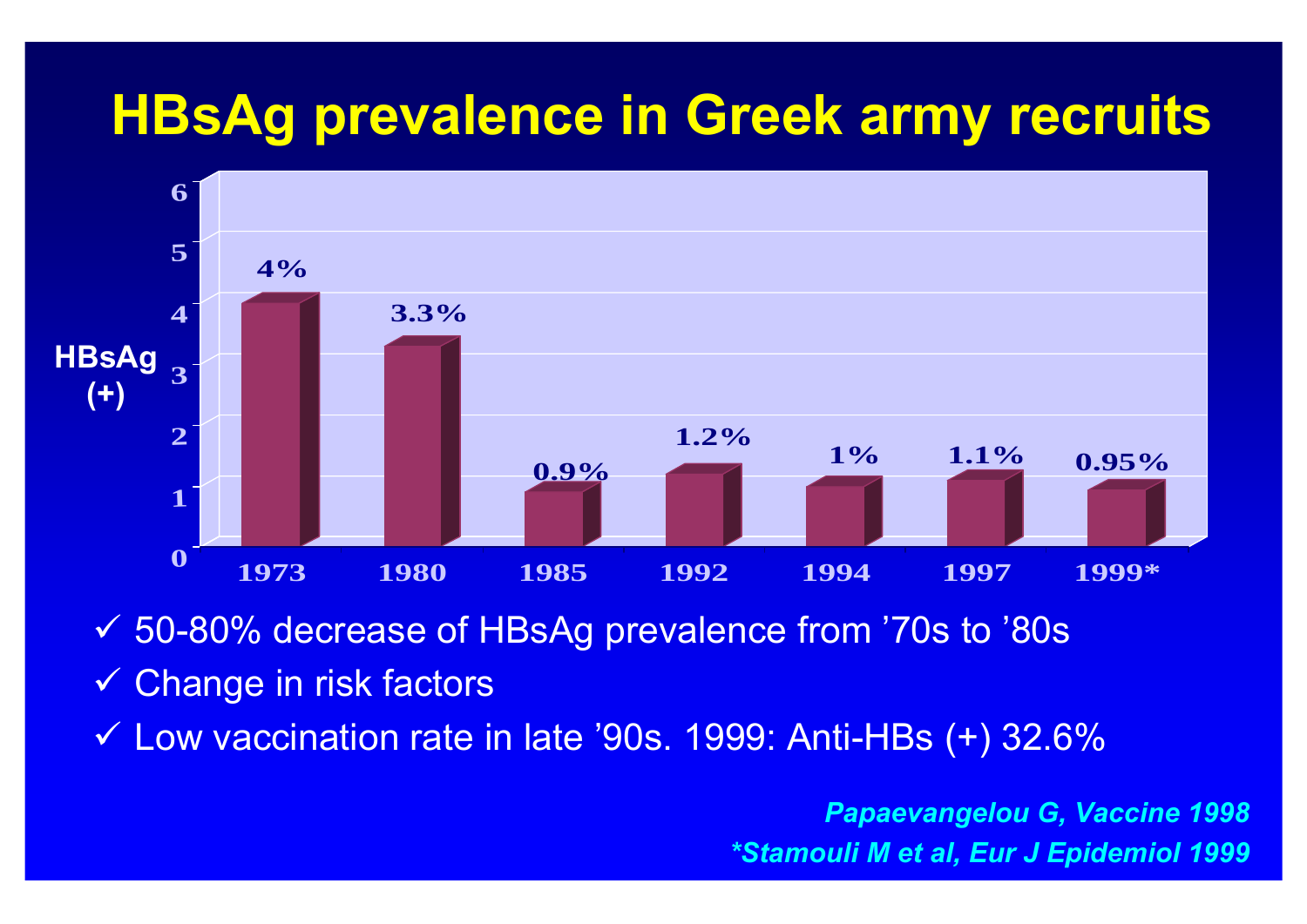#### **HBsAg prevalence in women at reproductive age in Greece**

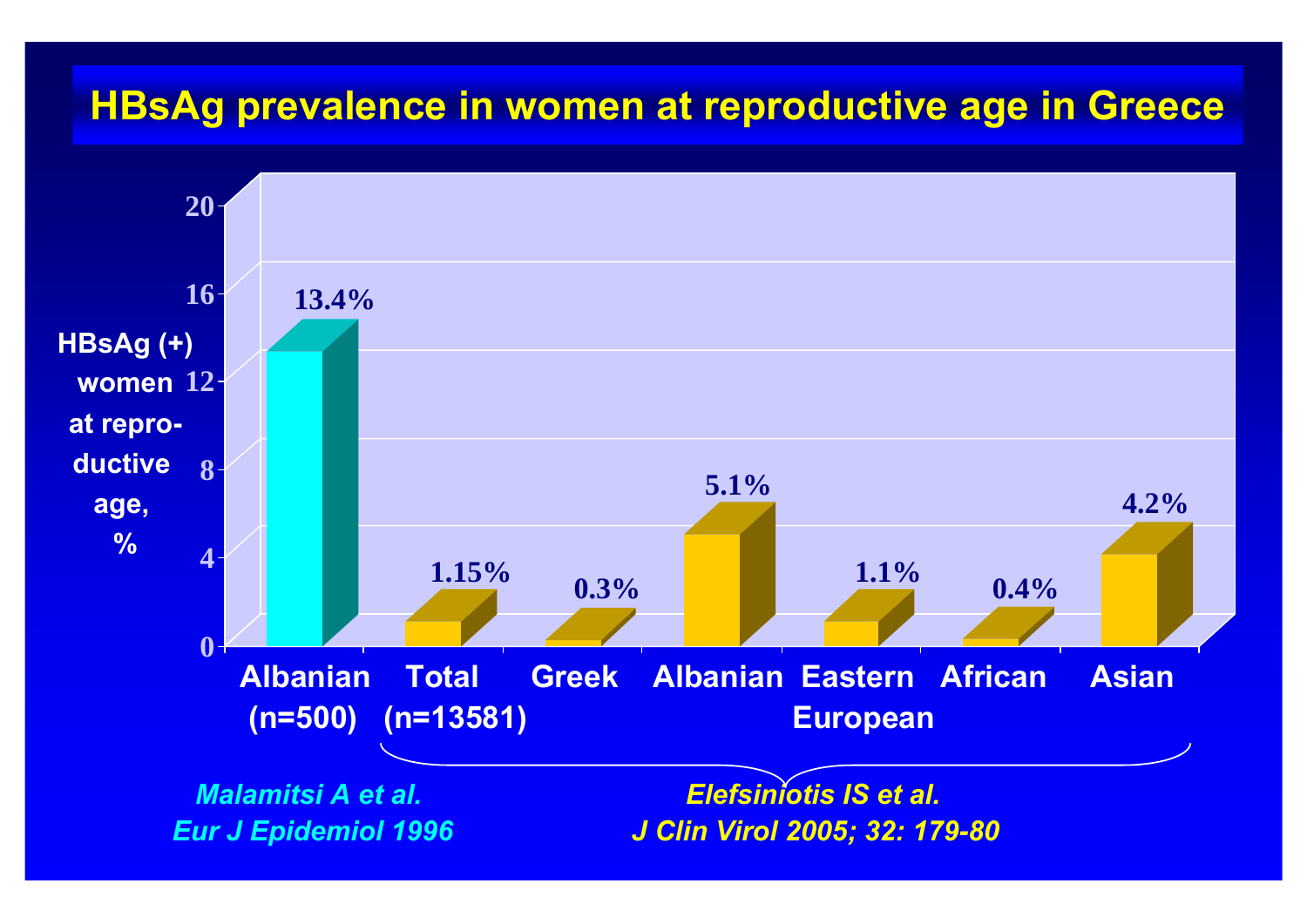### **Origin of HBsAg(+) women at reproductive age in Greece in Greece**



*Elefsiniotis IS et al. J Clin Virol 2005; 32: 179-80*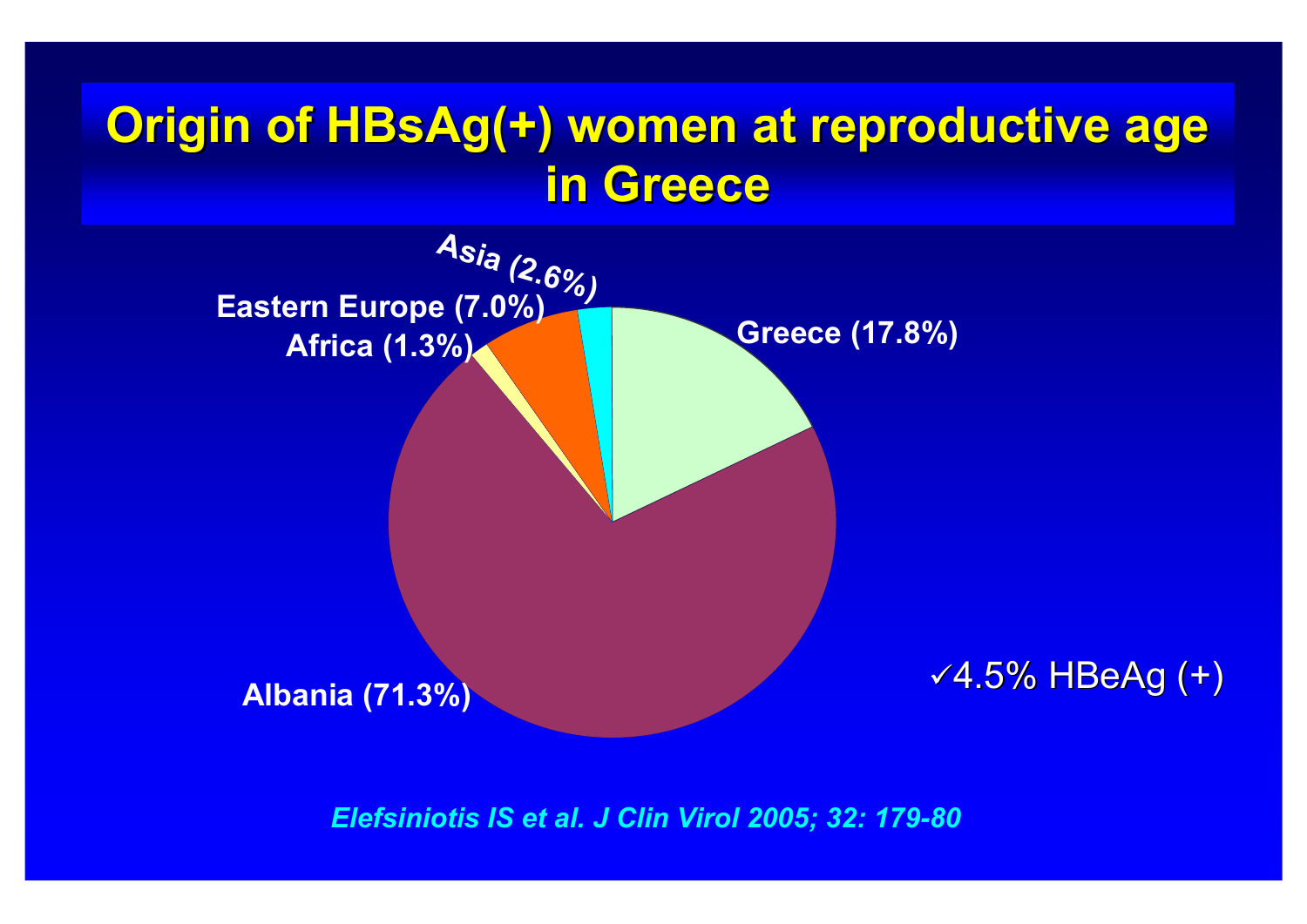# **Prevalence of HBV in high-risk groups in Greece**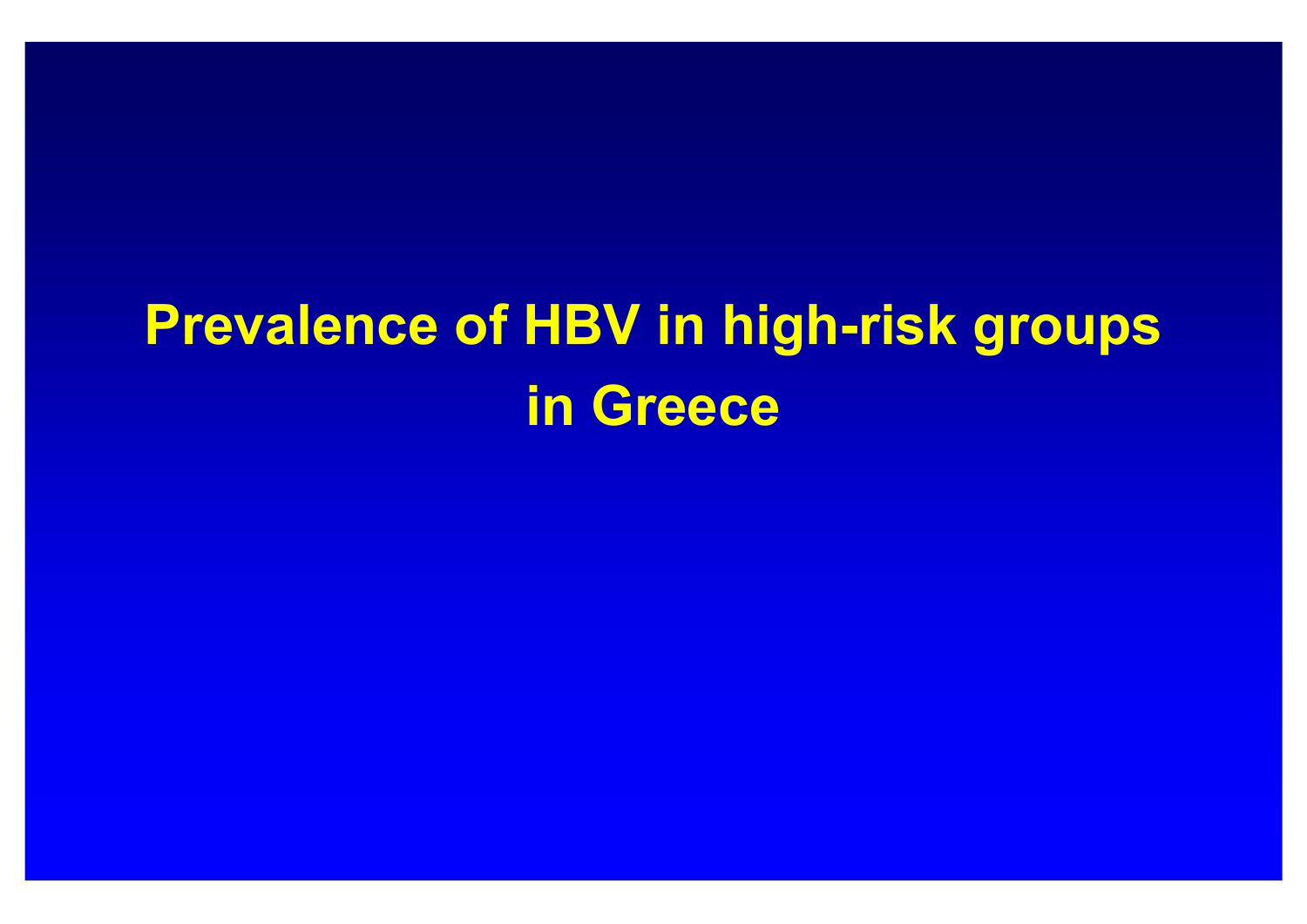## **HBV infection in anti-HCV (+) Greek IVDU**



*Elefsiniotis I et al. Eur J GE Hep 2006; 18: 1227-31*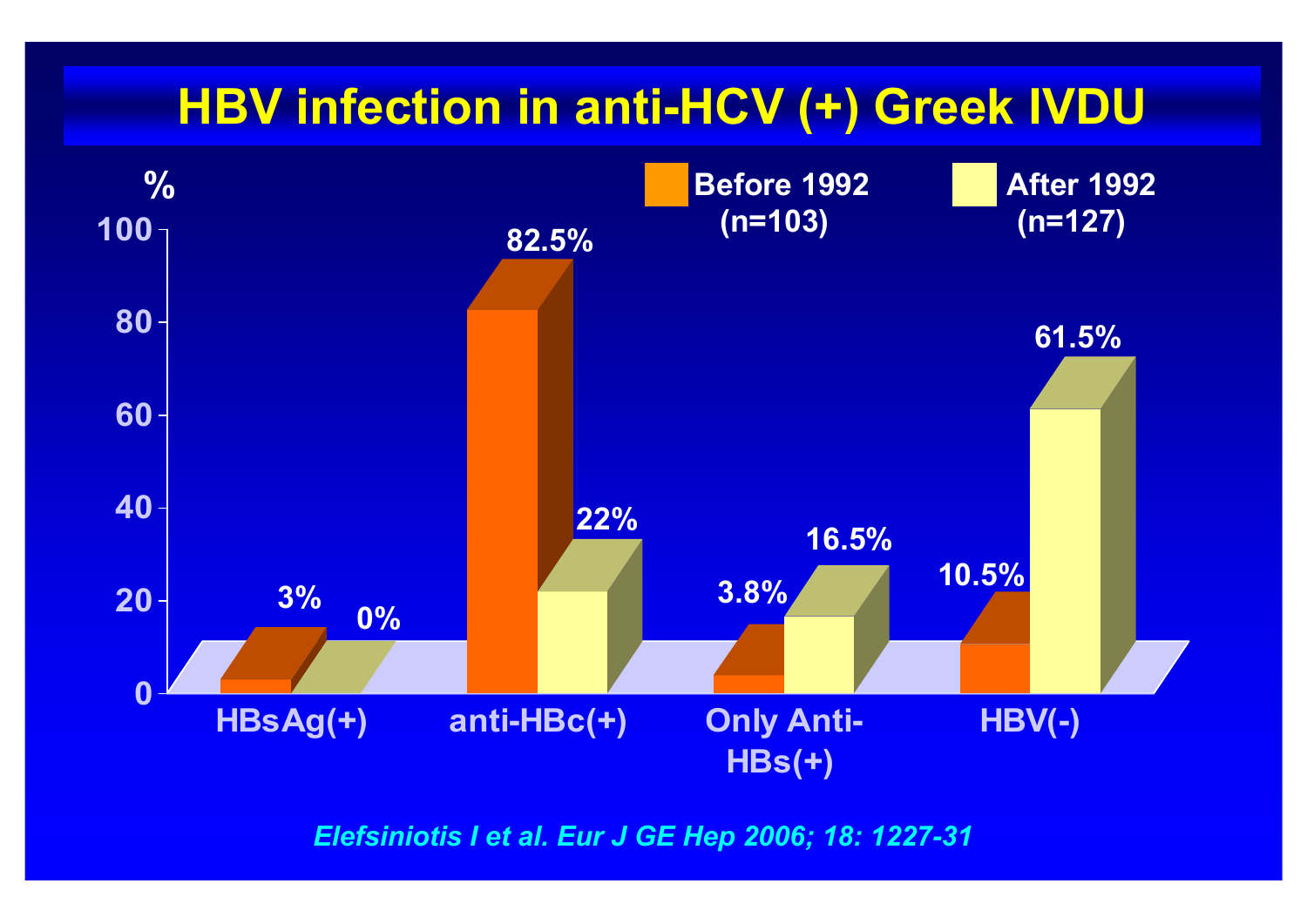## **Epidemiological surveillance in Greek IVDU**

**IVDU, n=1094**

 $\bullet$ **HBsAg (+): 4,8%** 

 $\bullet$ **anti-HCV (+): 67,9%**

*ΕΚΤΕΠΝ, 2002*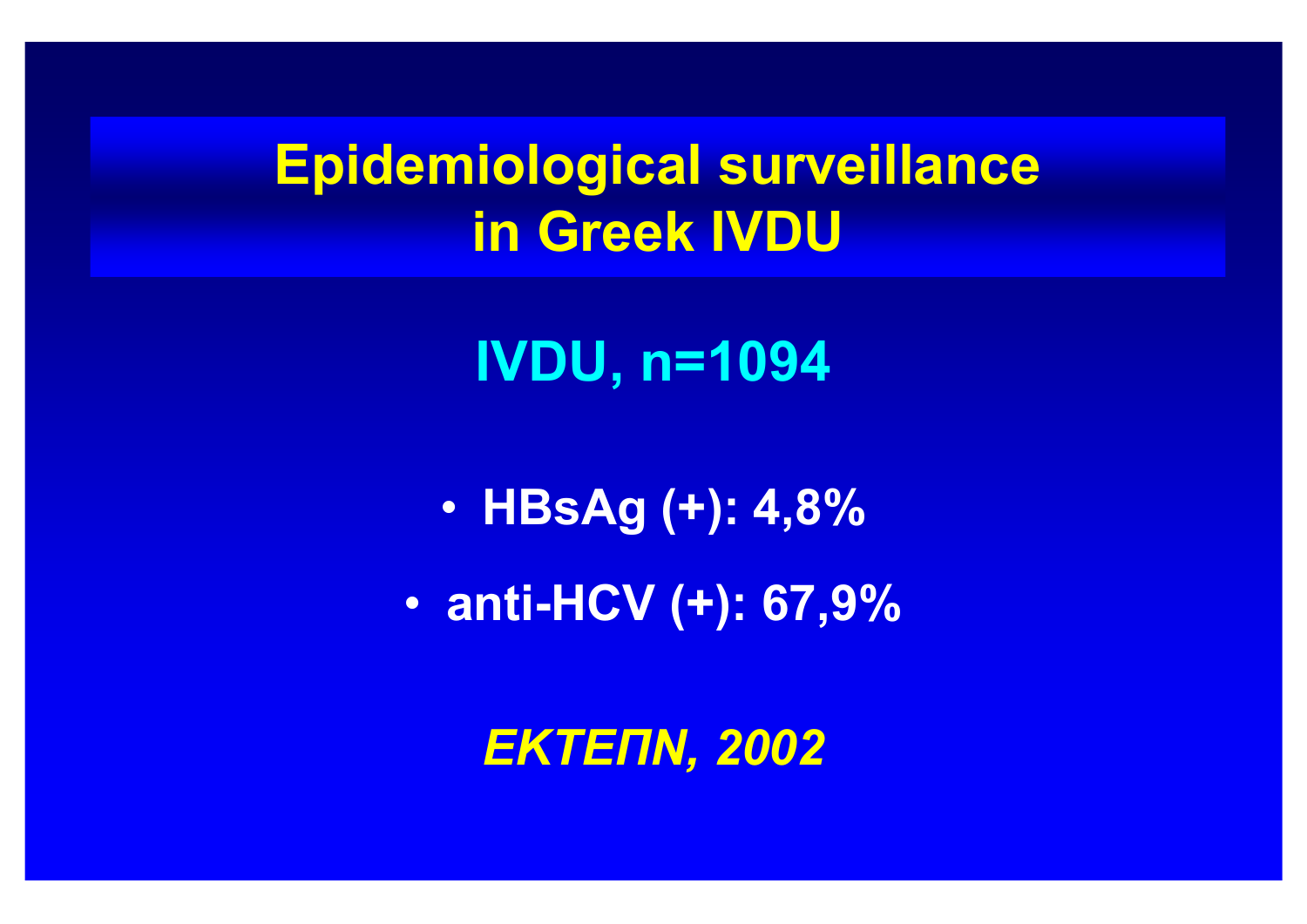### **HBV/HCV infection in prisoners in Greek prisons**



**HBsAg (+) anti-HBc (+) anti-HCV (+)**

*Malliori M et al. Addiction 1998; 93: 243-51 Giotakos O et al. Epidemiol Infect 2003; 130: 497-500*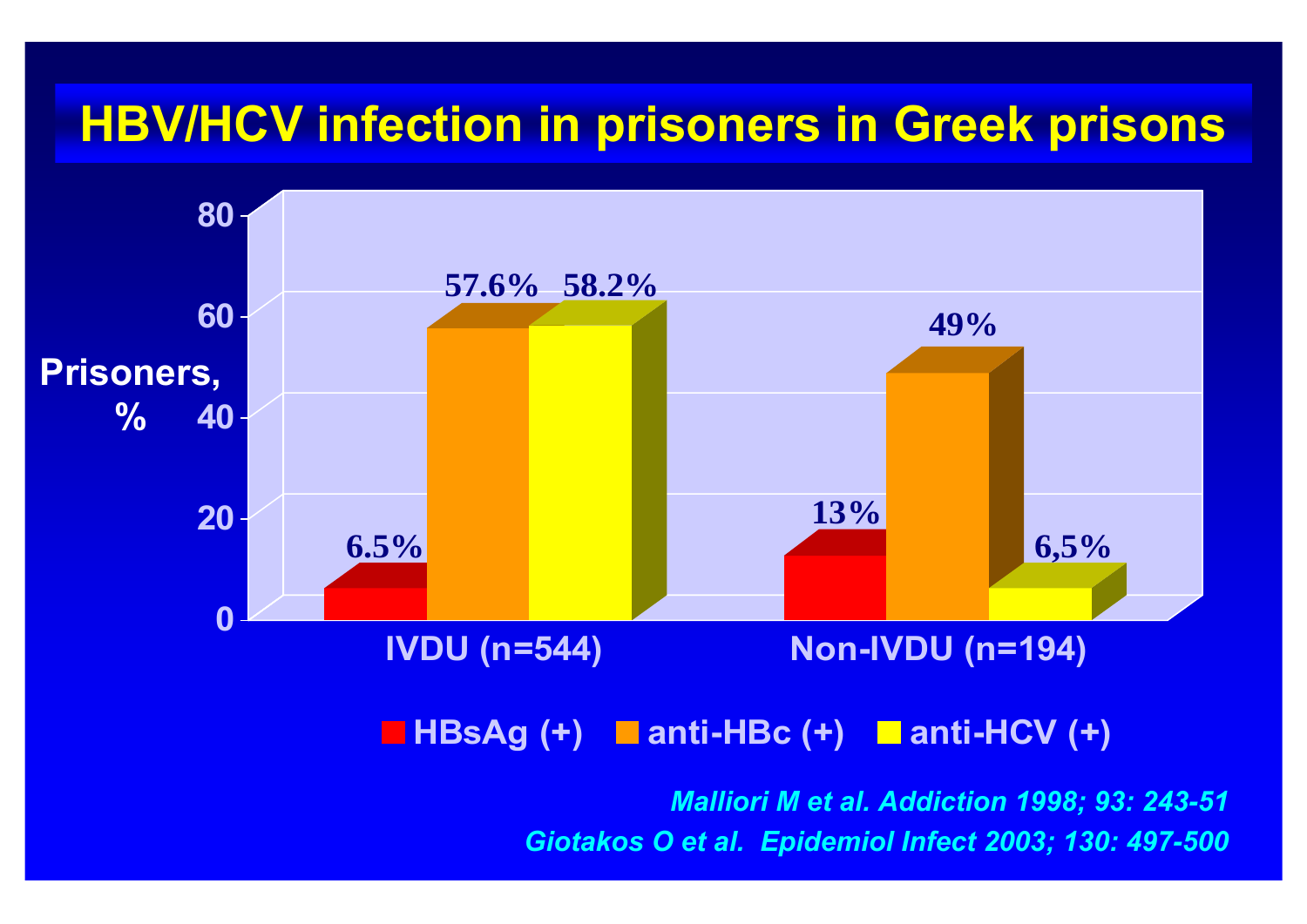## **HBV infection in Greek HIV (+) patients**



*Dimitrakopoulos A et al. J Infect 2000; 40: 127-31 Elefsiniotis IS et al. J Clin Virol 2005; 32: 179-80*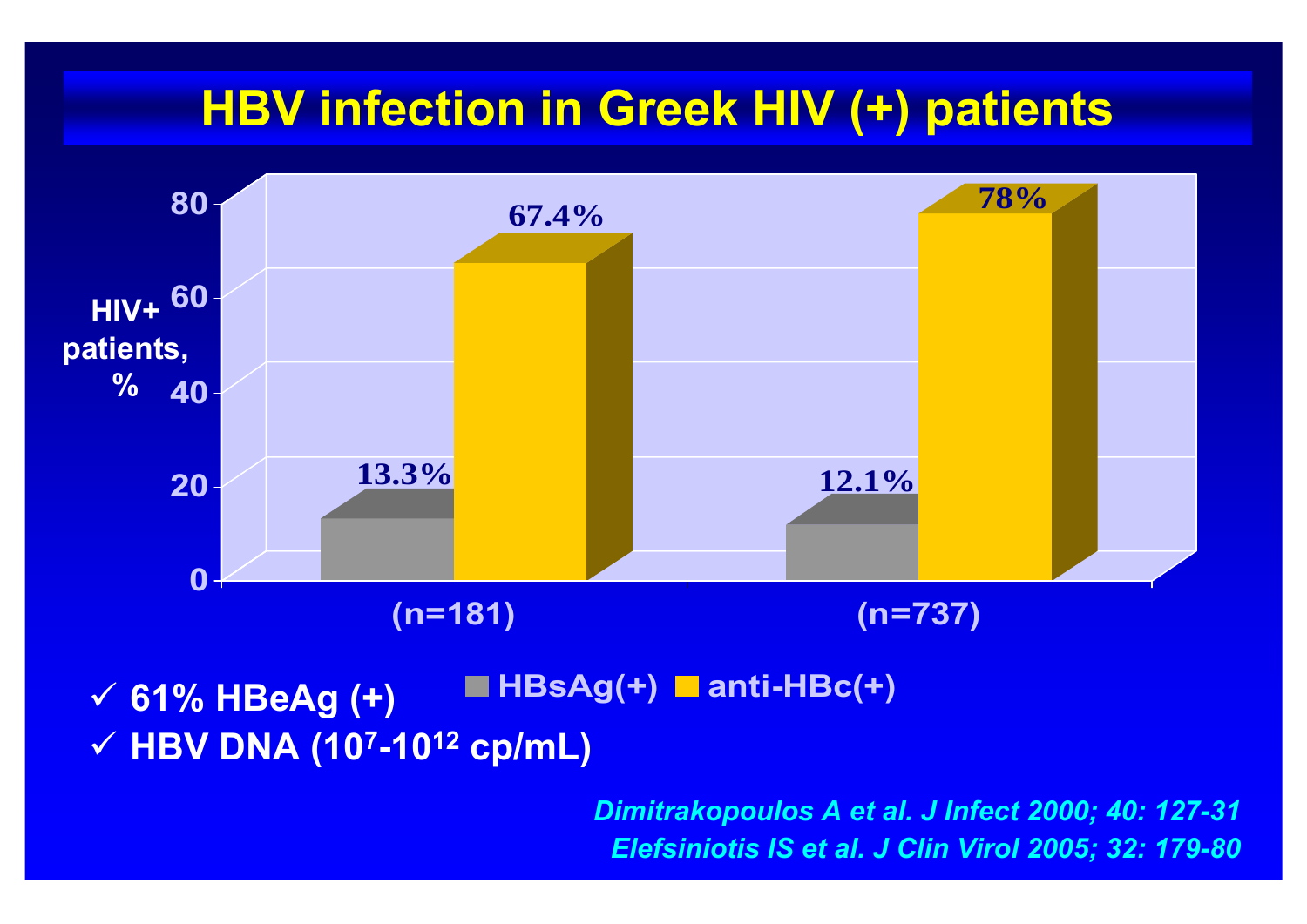### **HBV prevalence in immigrants in Greece**

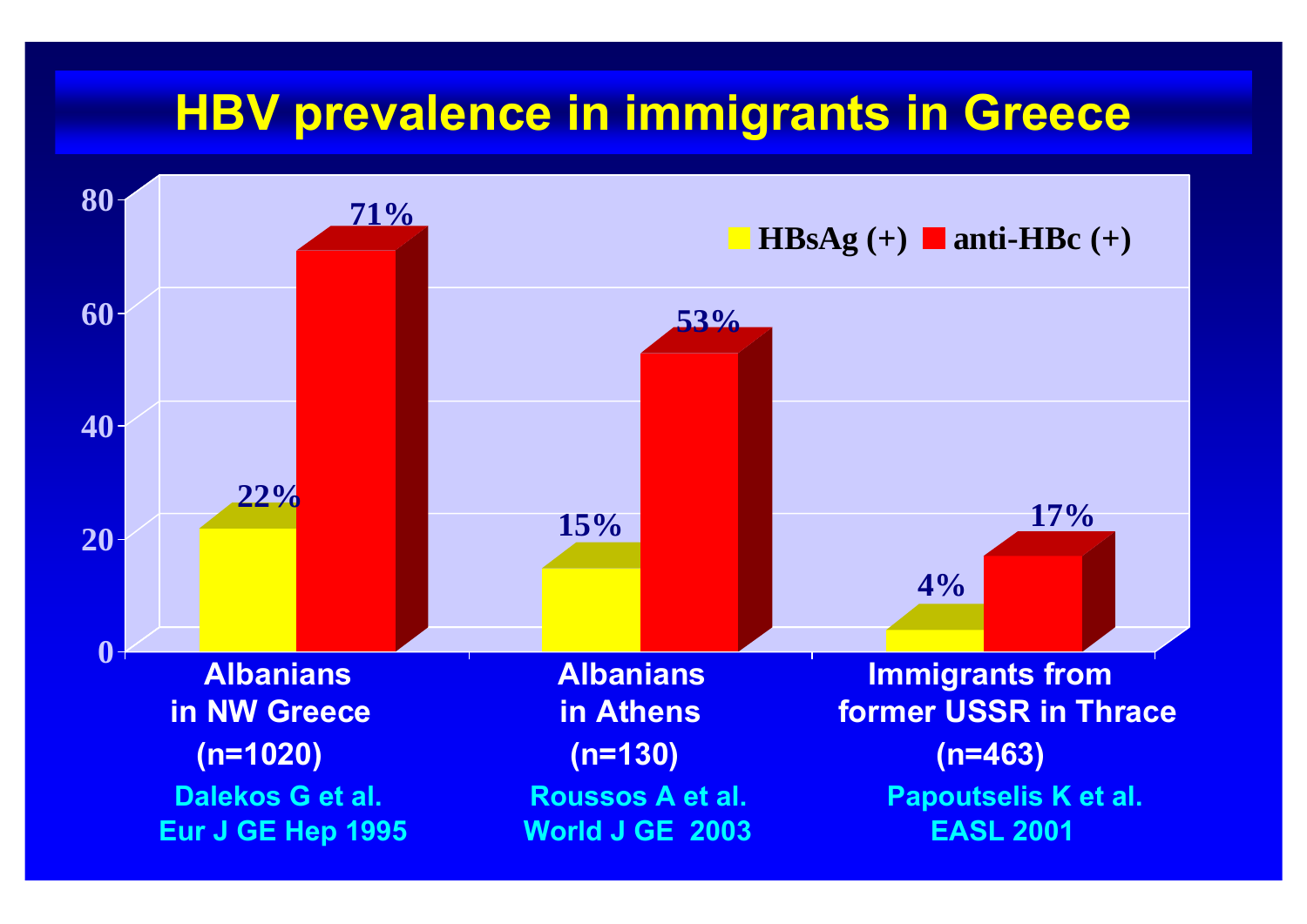# **Prevalence of HBV in specific areas of Greece**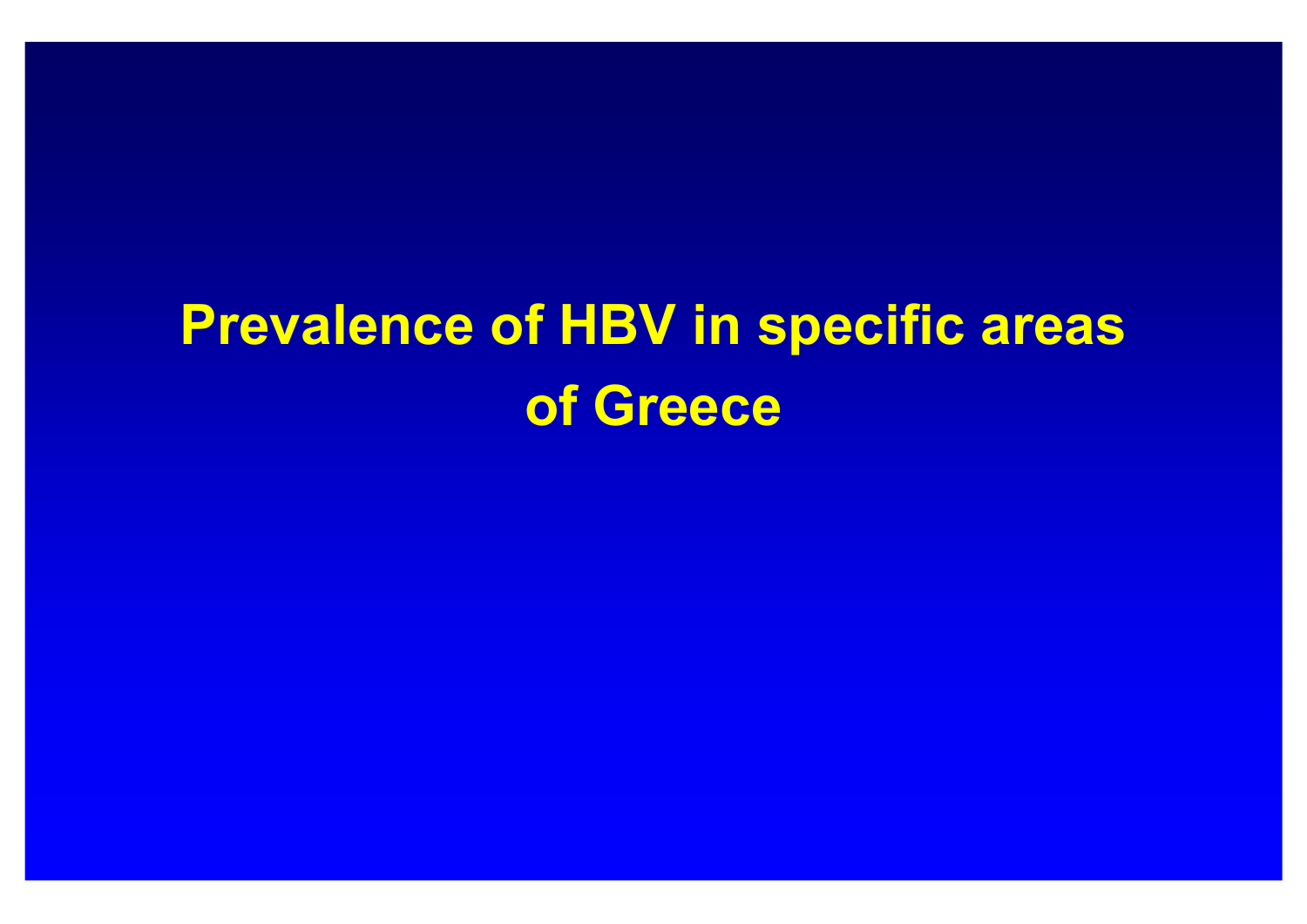#### **Age-specific prevalence of HBV infection in selected Greek areas**



**Tassopoulos & Papatheodoridis. Hell J Gastroenterol 1993; 6: 67-73**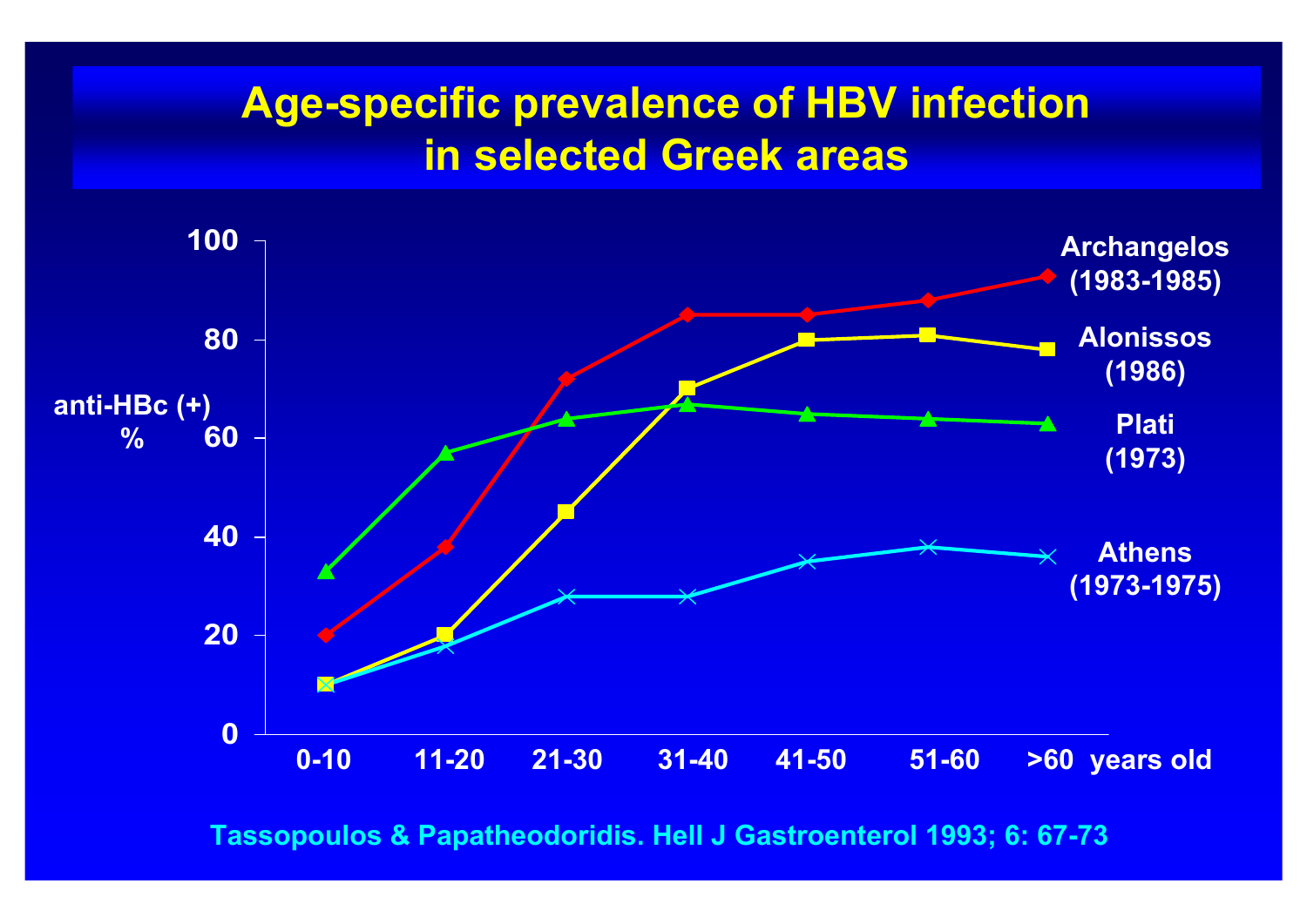### **HBsAg prevalence in Thrace**



**Papoutselis K et al. EASL 2001**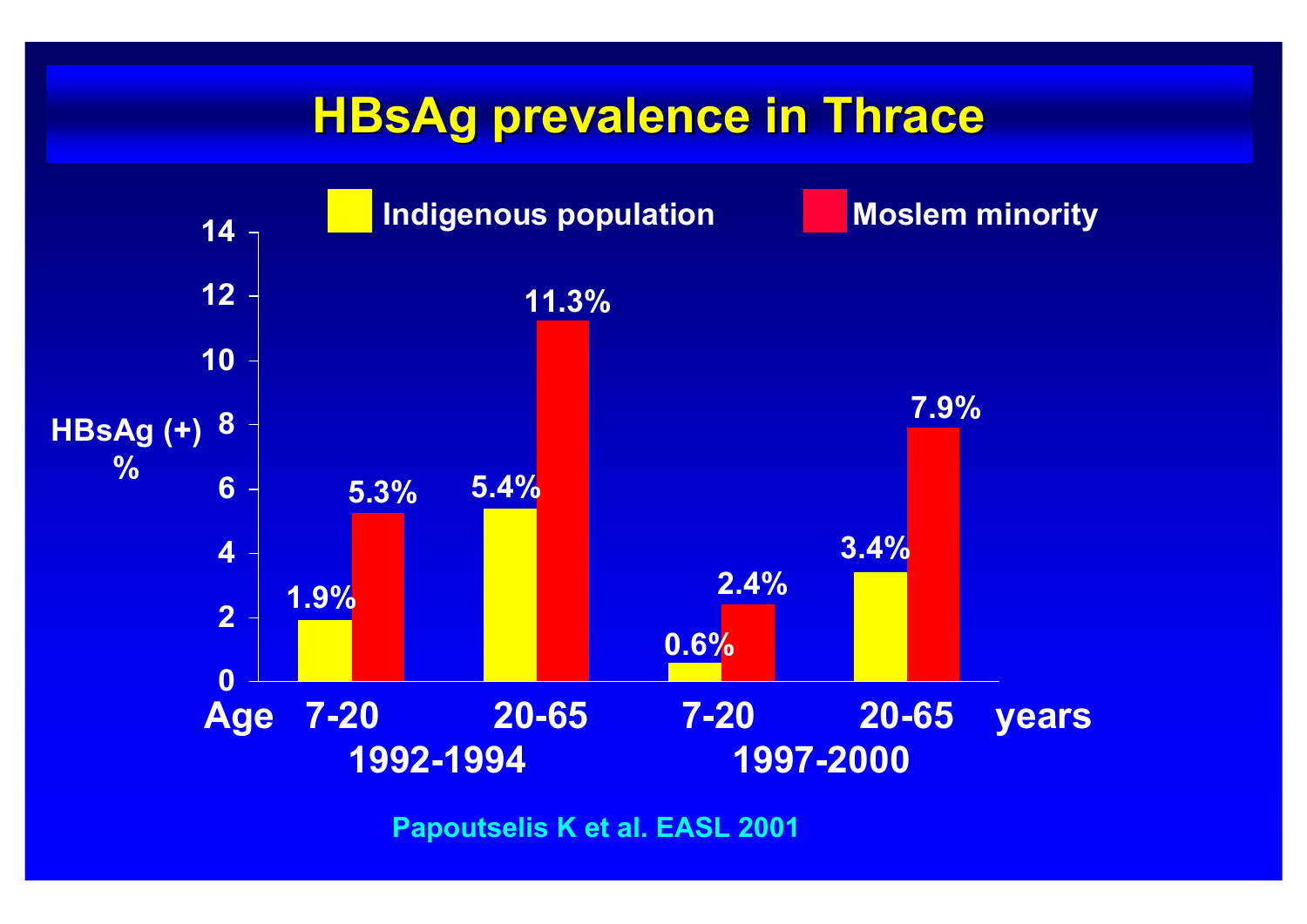**HBV infection in Greece: Modes of transmission**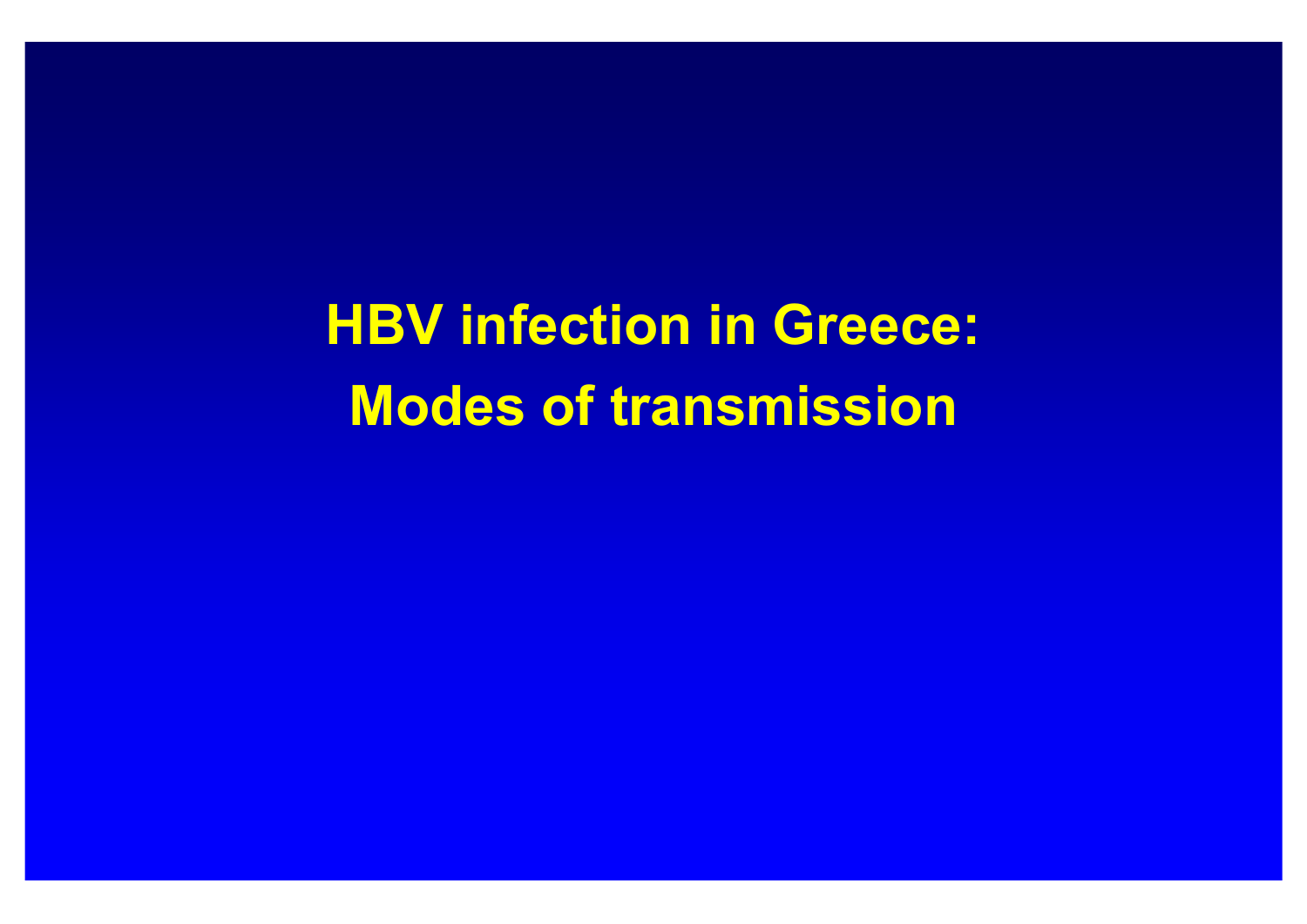### **Risk factors associated with acute hepatitis B cases in Greek adults**



**Tassopoulos & Papatheodoridis. Hell J Gastroenterol 1993; 6: 67-73**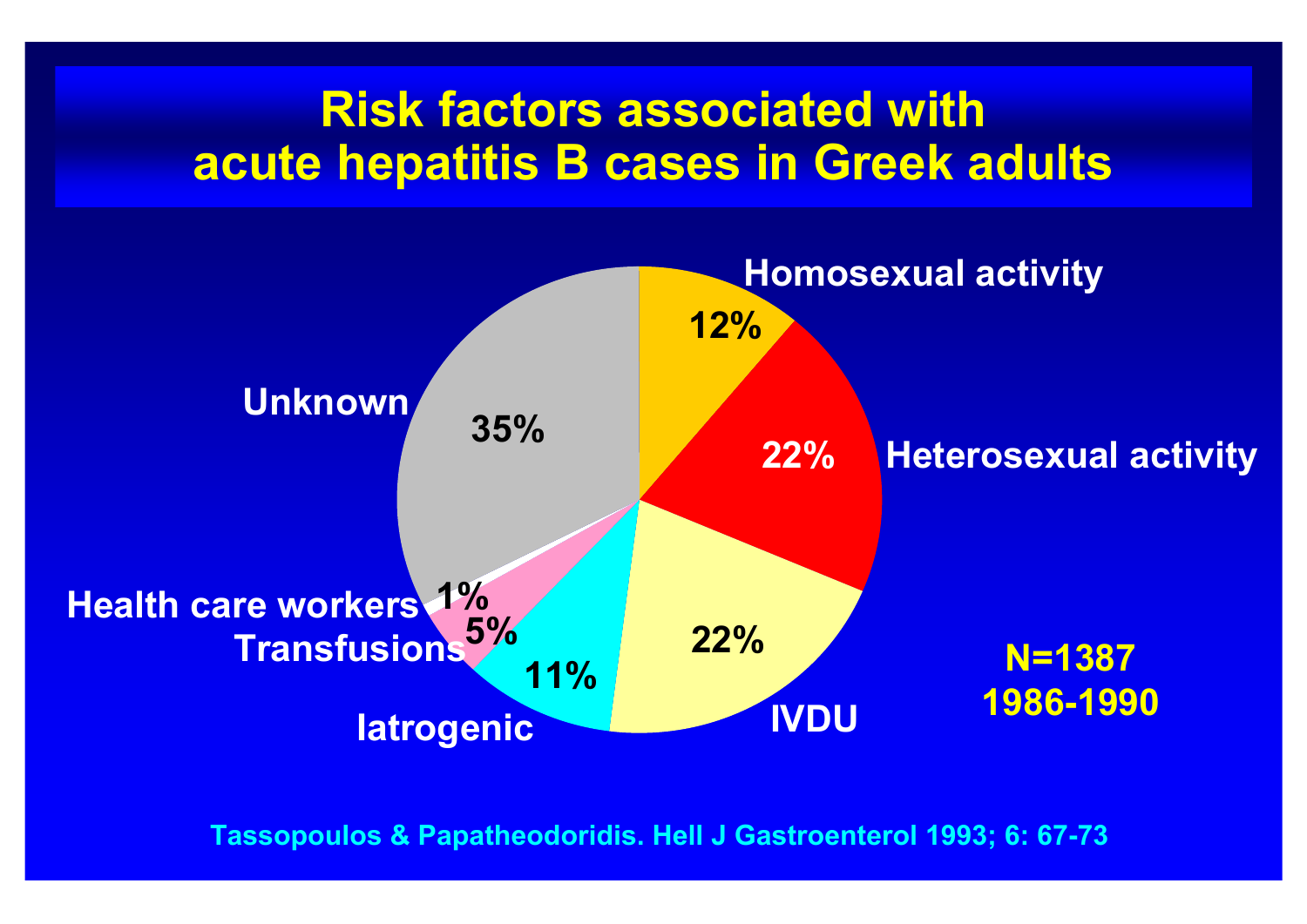## **Possible source of infection in Greek adults with chronic HBV infection**



#### **HBV cohort – KEELPNO, N=3353**

**G Touloumi, personal communication**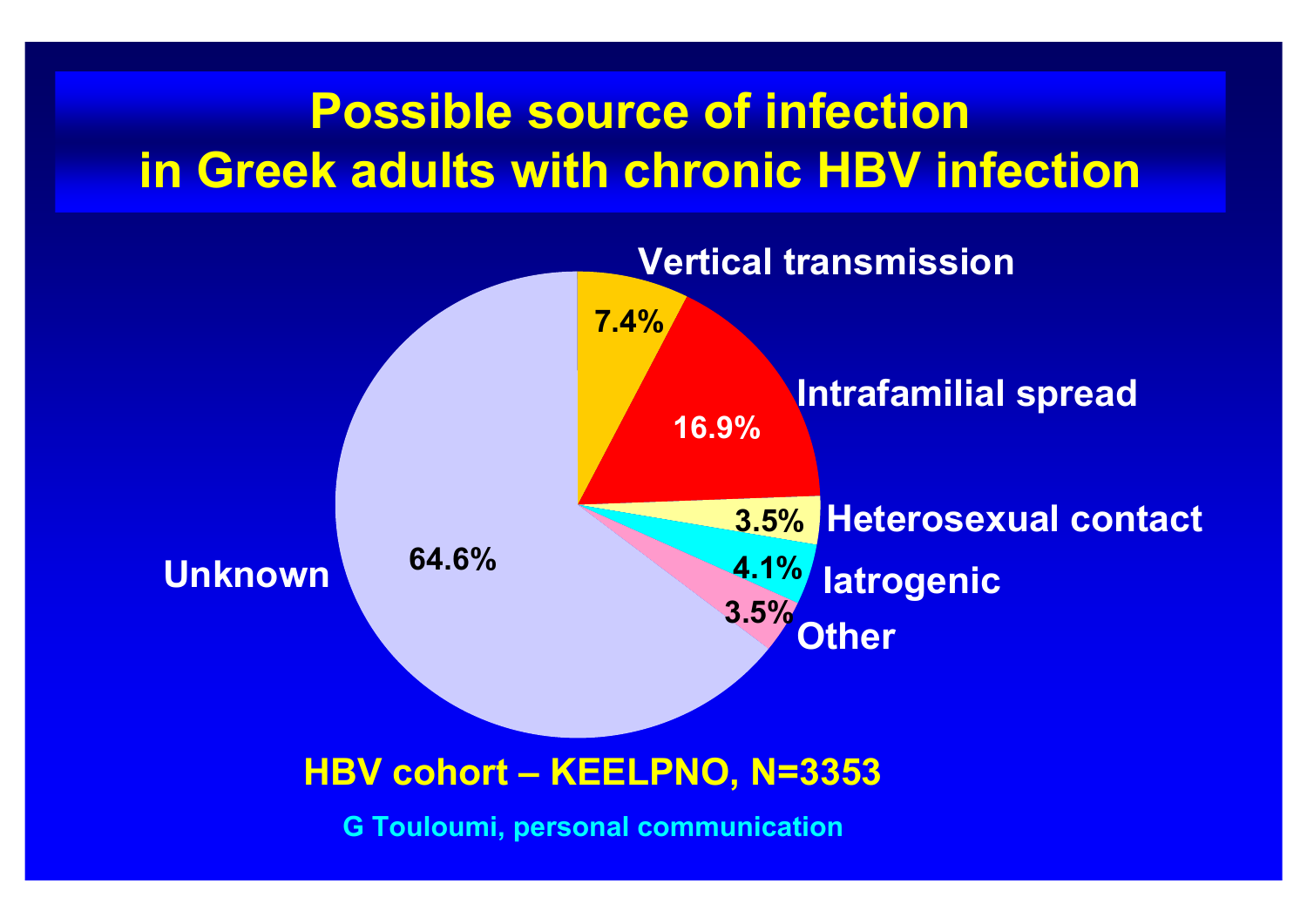### **Intrafamilial spread: the most common mode of transmission in Greeks with chronic HBV infection**



**Zervou et al. Eur J GE Hepatol 2005; 17: 911-5**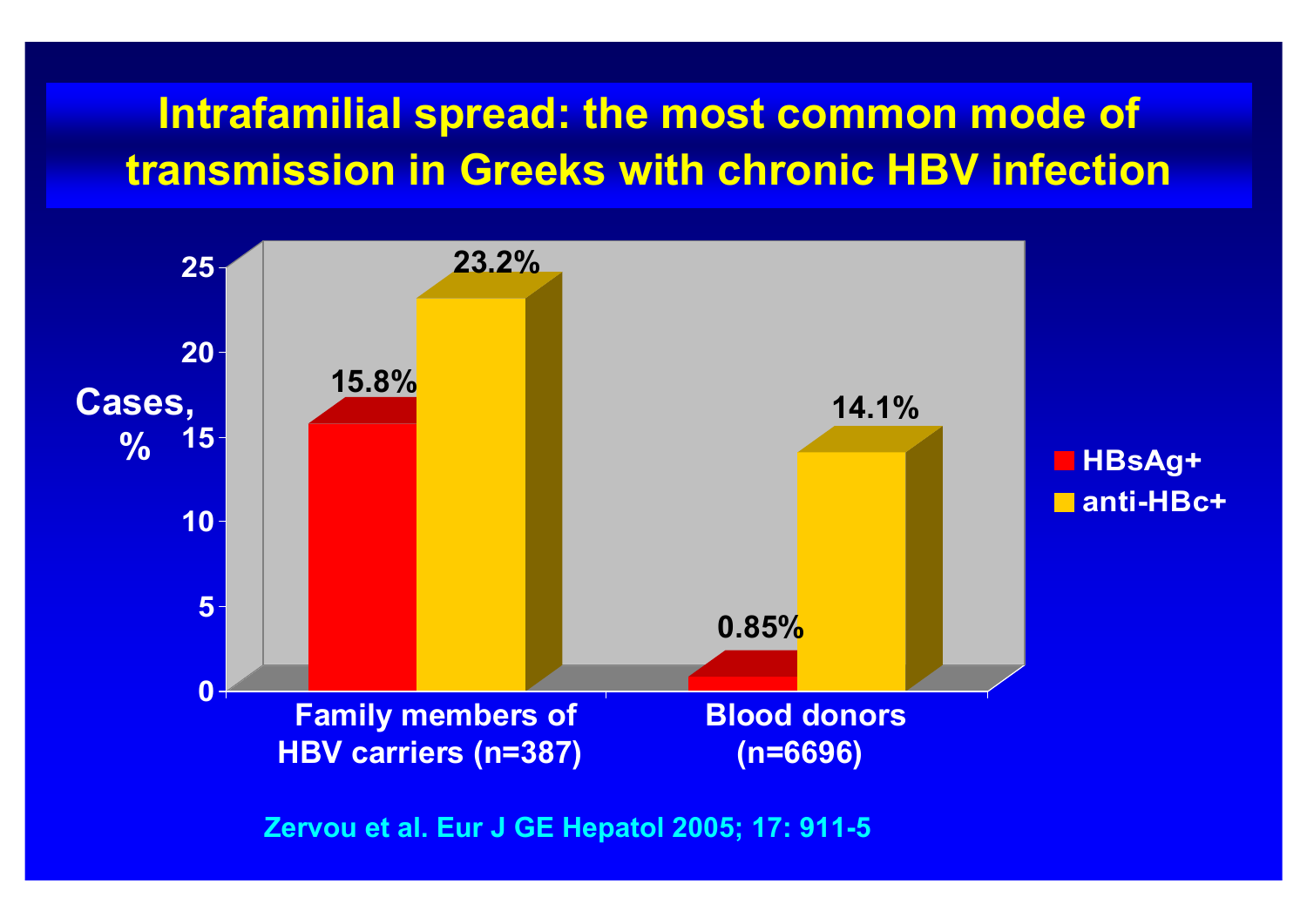**HBV infection: The burden of disease in Greece**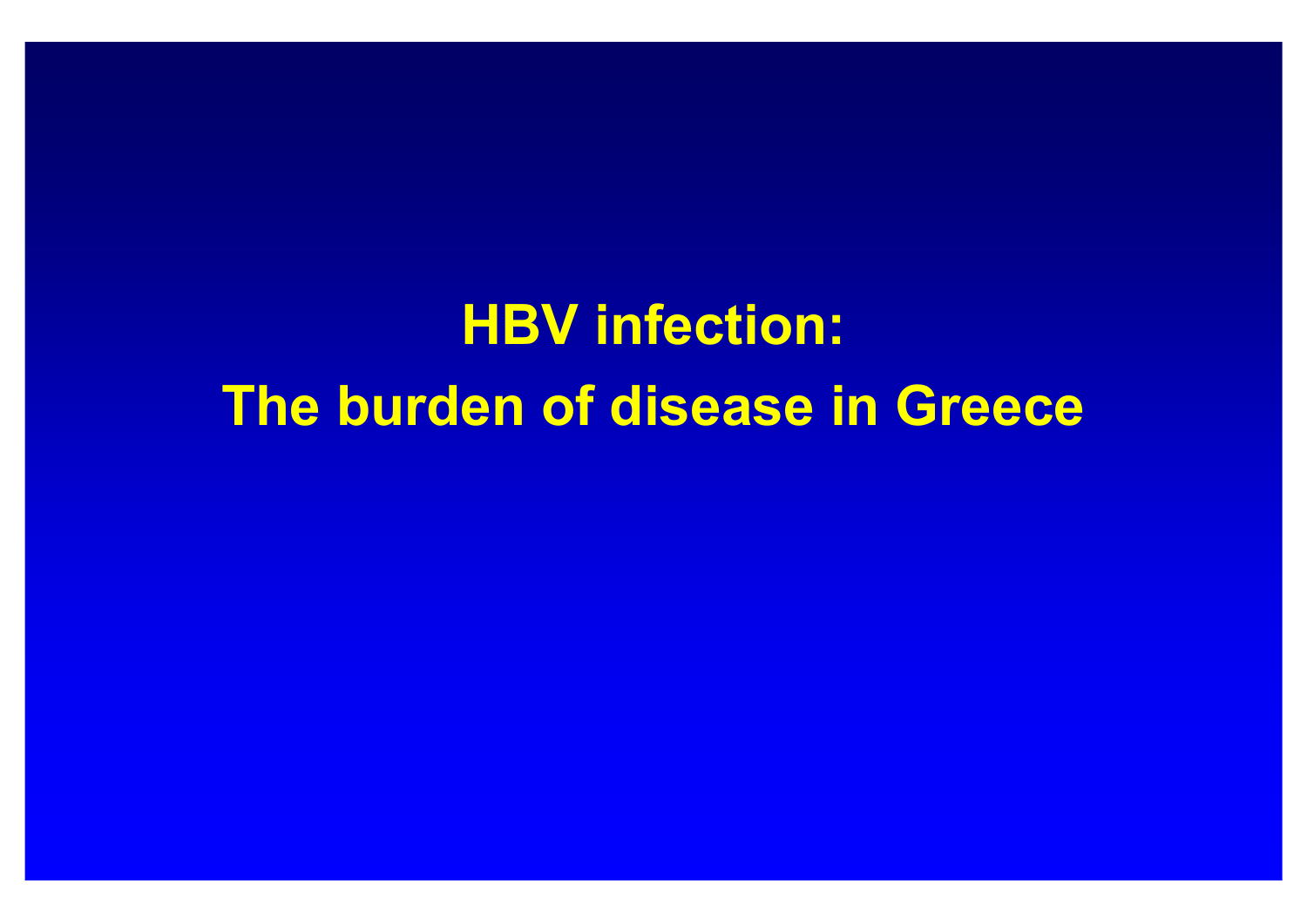### **HBV: the most common cause of acute viral hepatitis in Greek adults**



**Tassopoulos & Papatheodoridis. Hell J Gastroenterol 1993; 6: 67-73**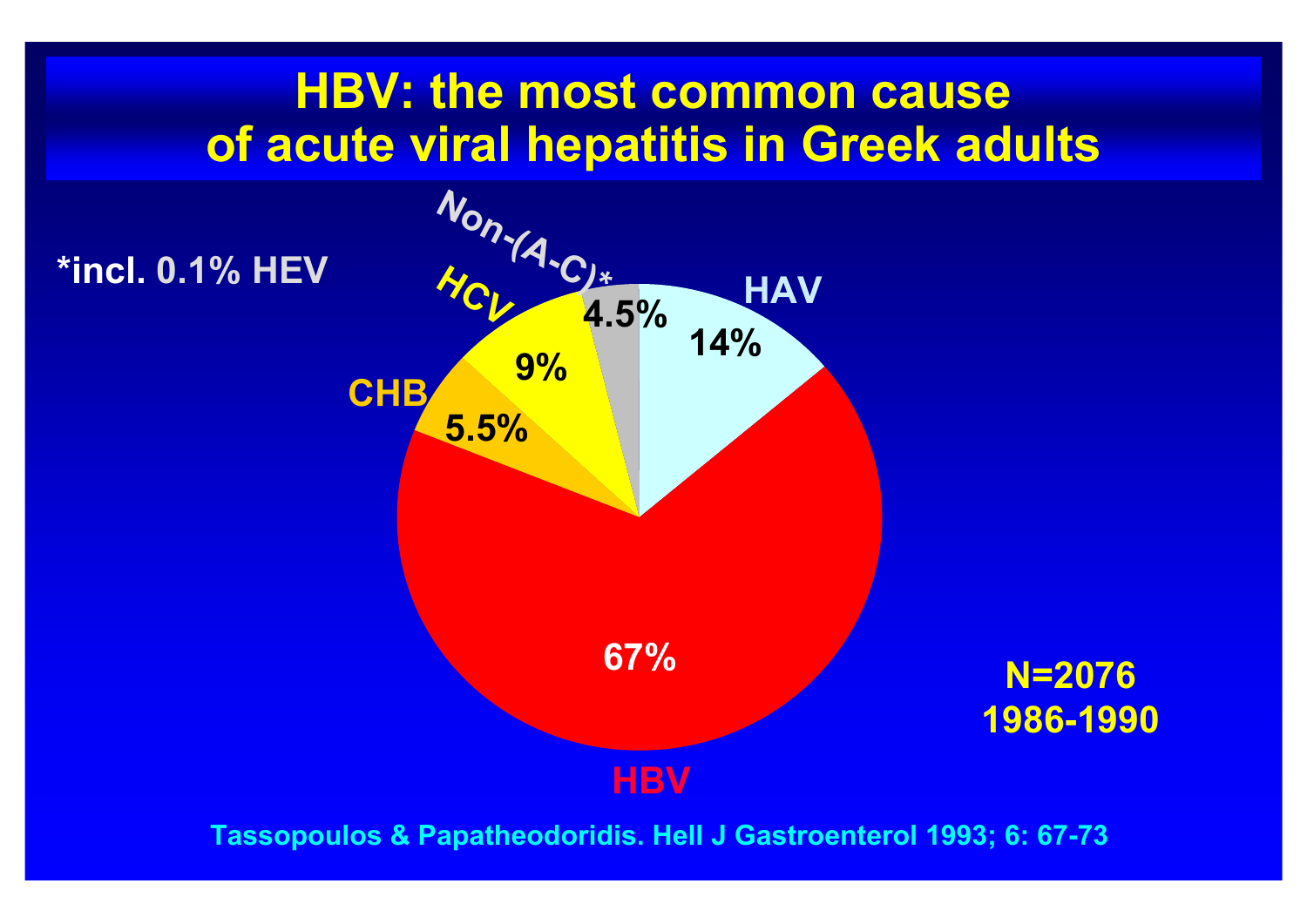#### **Natural history of chronic HBV infection**



**Papatheodoridis et al. Lancet Infect Dis 2007; in press**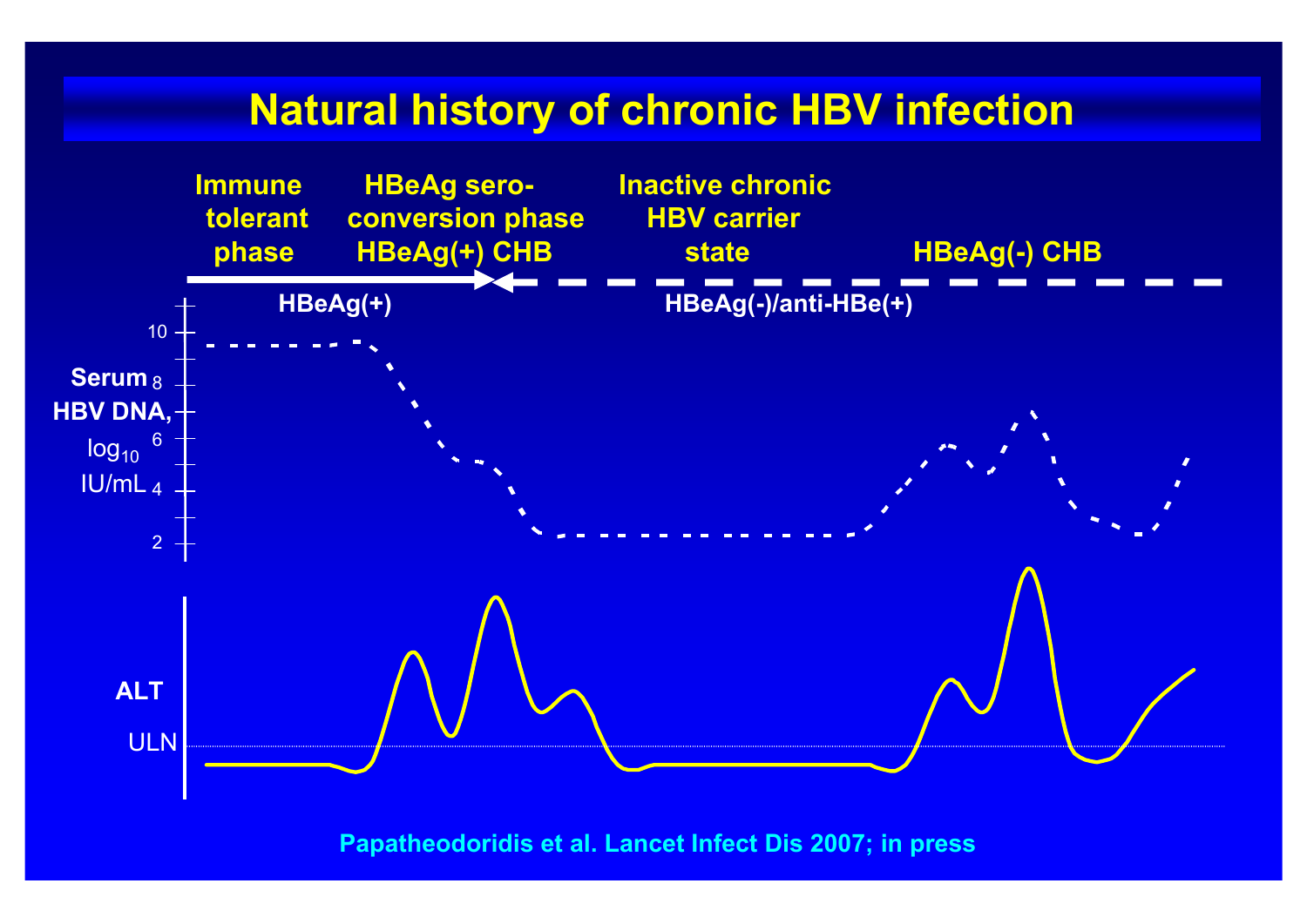#### **Profile of Greek HBsAg(+) patients in primary care**



**Zacharakis et al. J Med Virol 2005; 77: 173-9**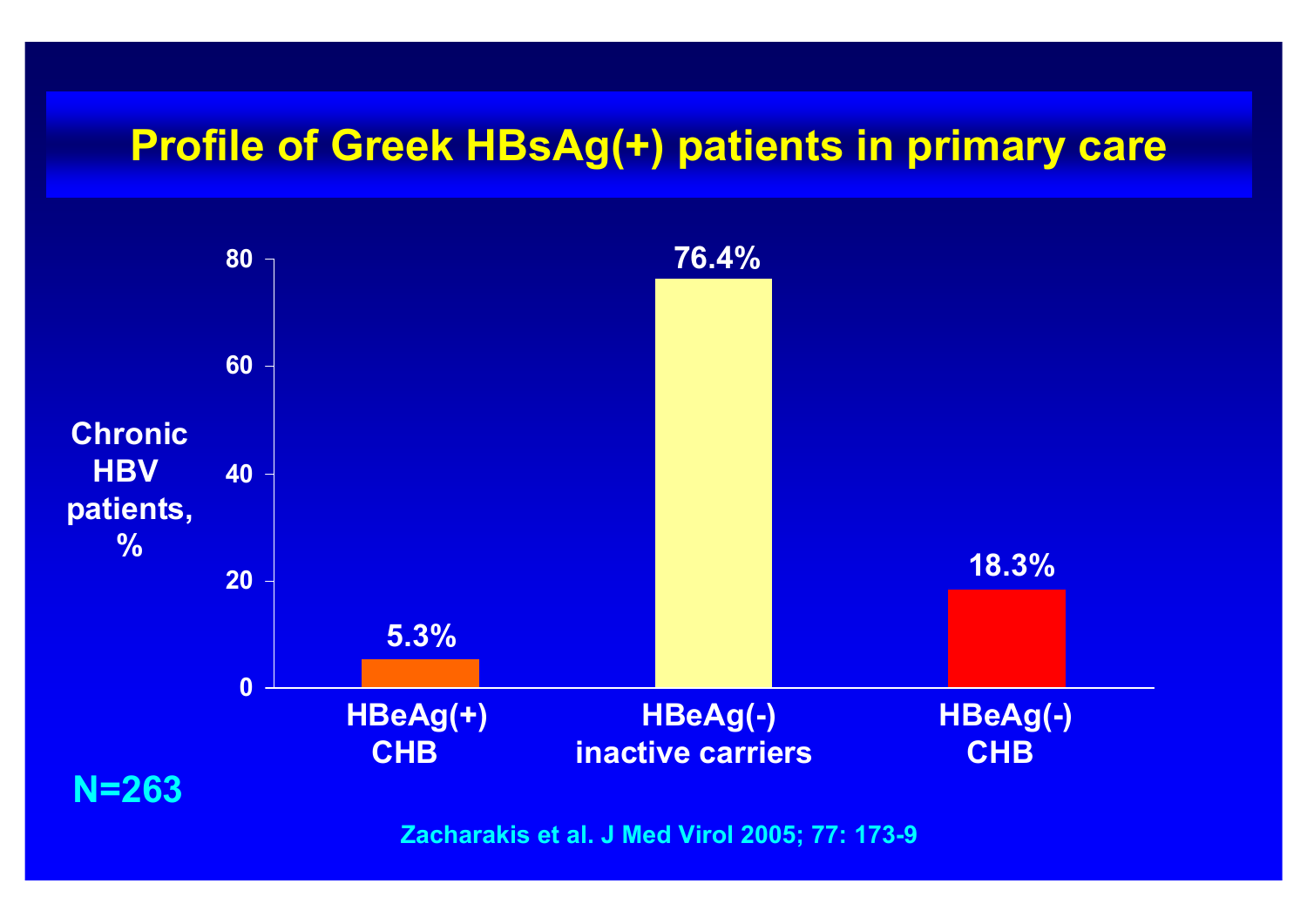#### **Patients with chronic HBV infection at Hippokration hospital, Athens, Greece (2002-2006)**

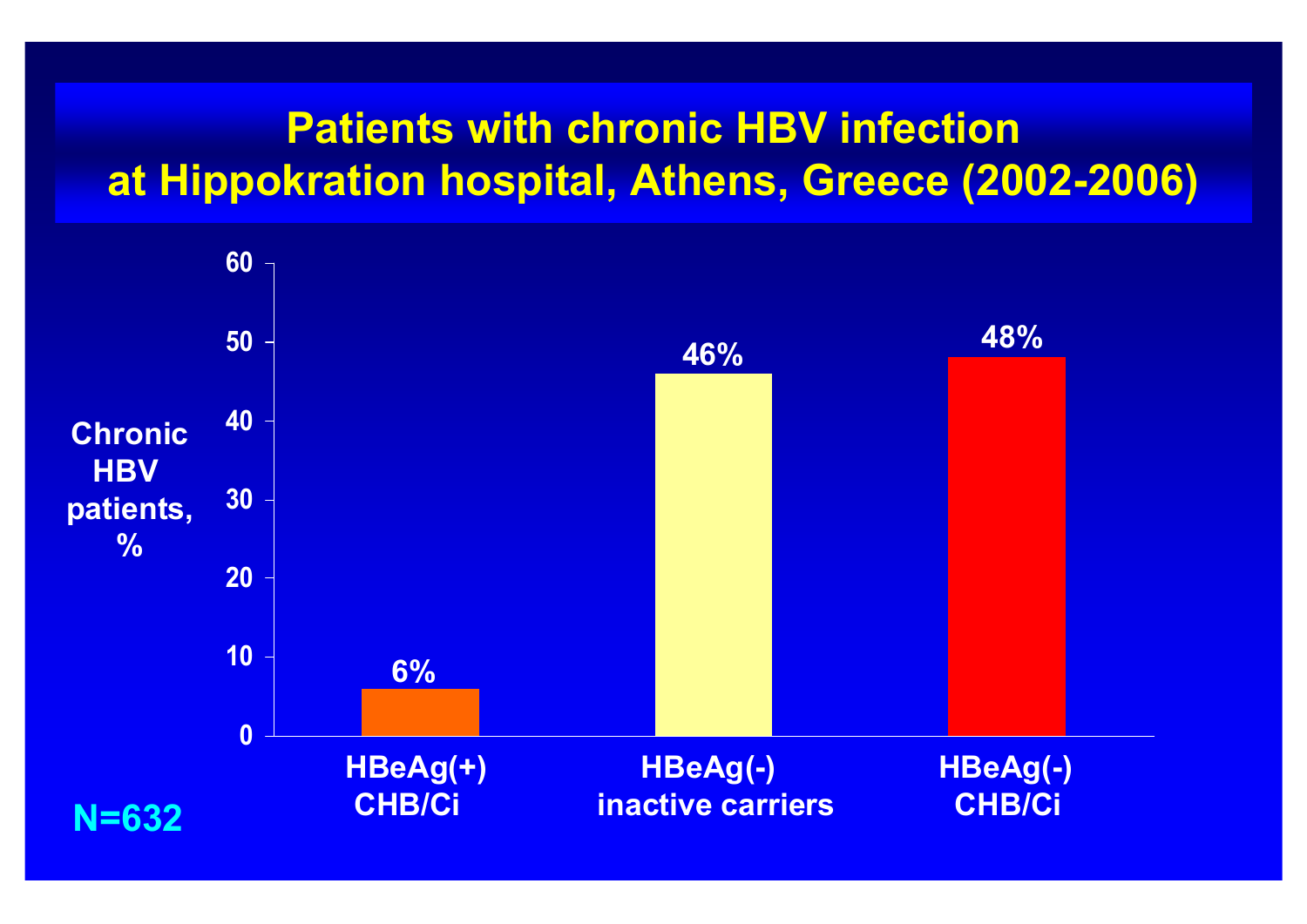#### **Patients with chronic HBV infection at Hippokration hospital, Athens, Greece (2002-2006)**



**\*Decompensated Ci**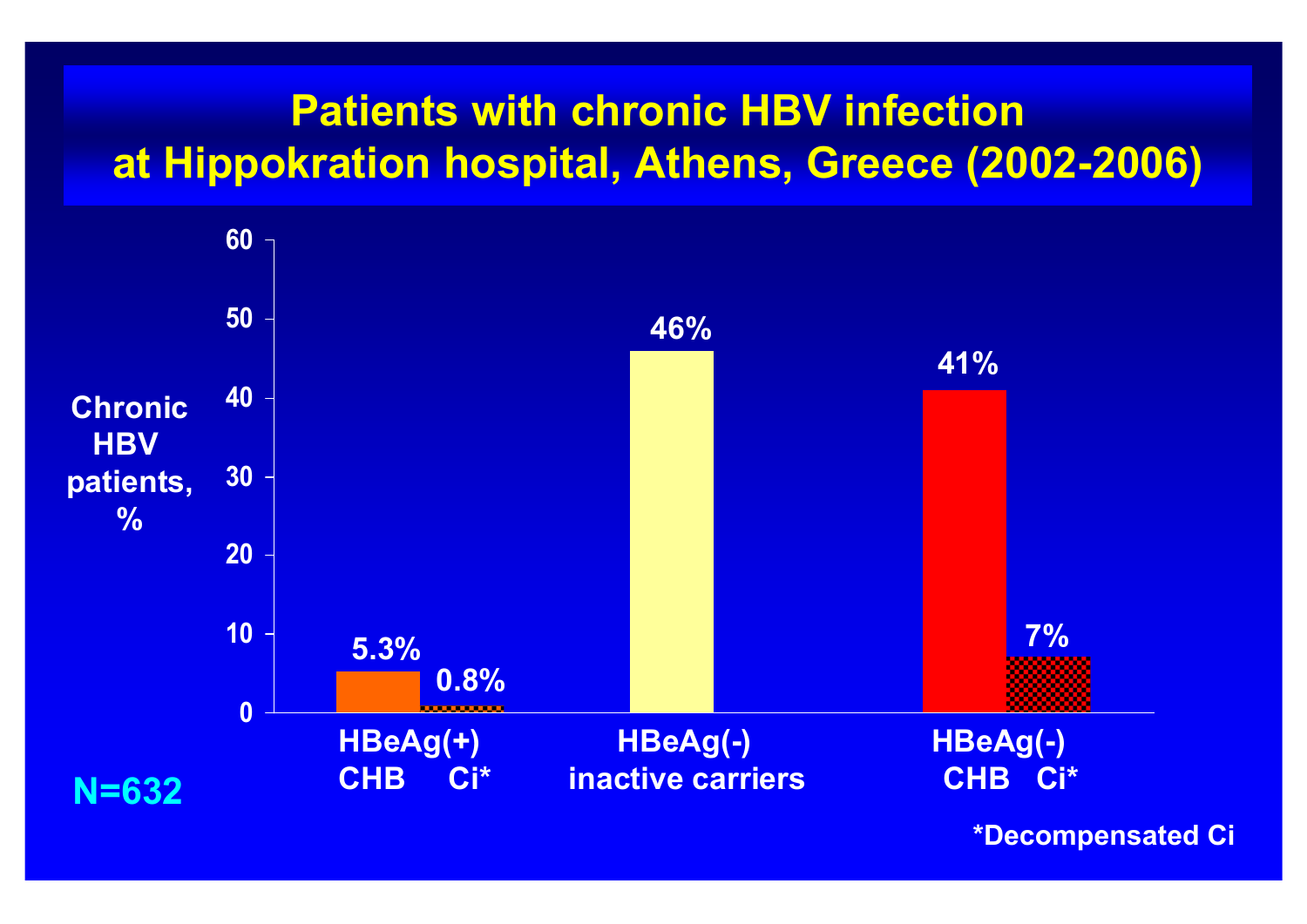#### **Proportion of immigrants among patients with chronic HBV infection in Greek hospitals (1997-2006)**

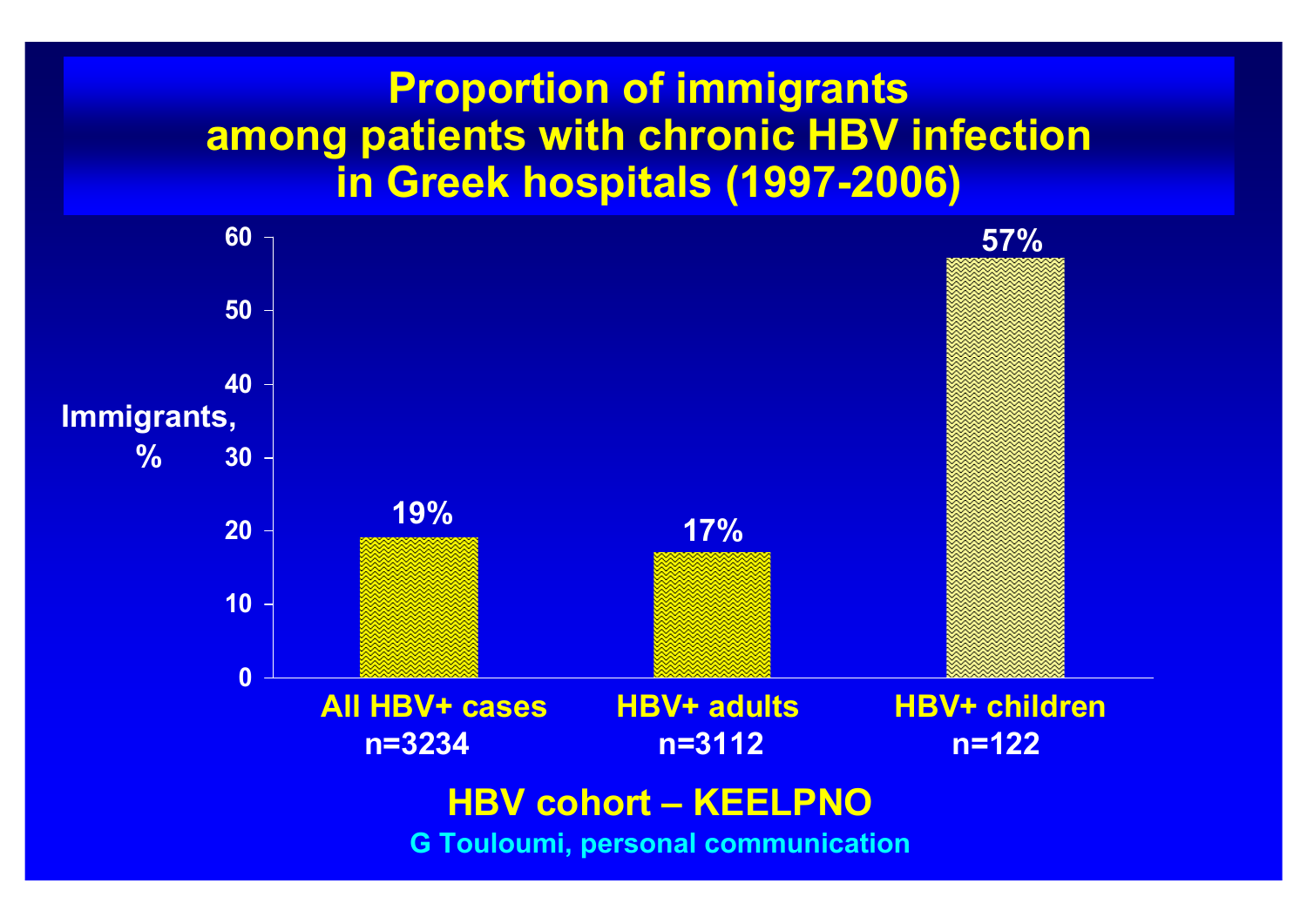#### **Proportion of immigrants among patients with chronic HBV infection at Hippokration hospital, Athens, Greece (2002-2006)**

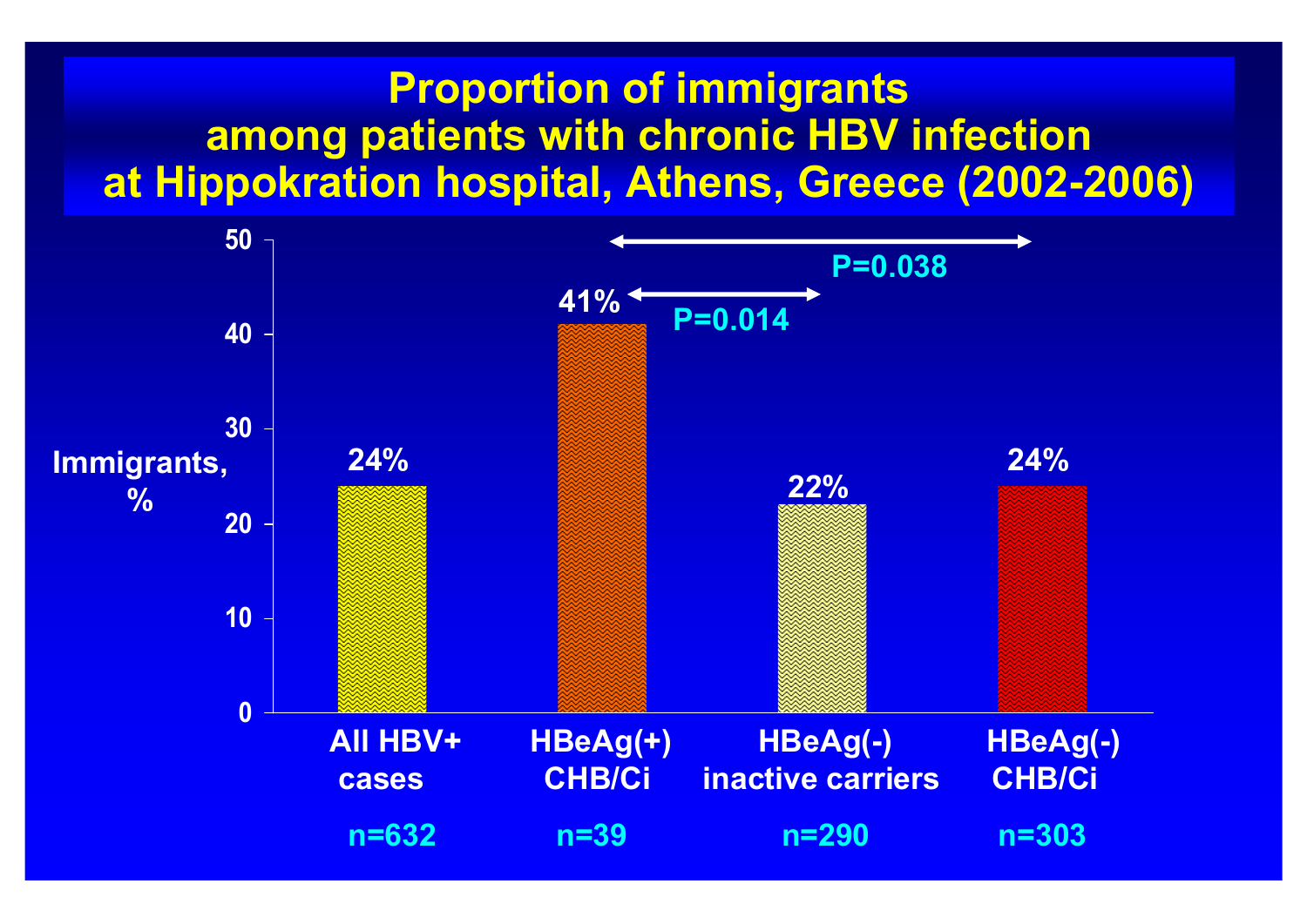**HDV Epidemiology in Greece**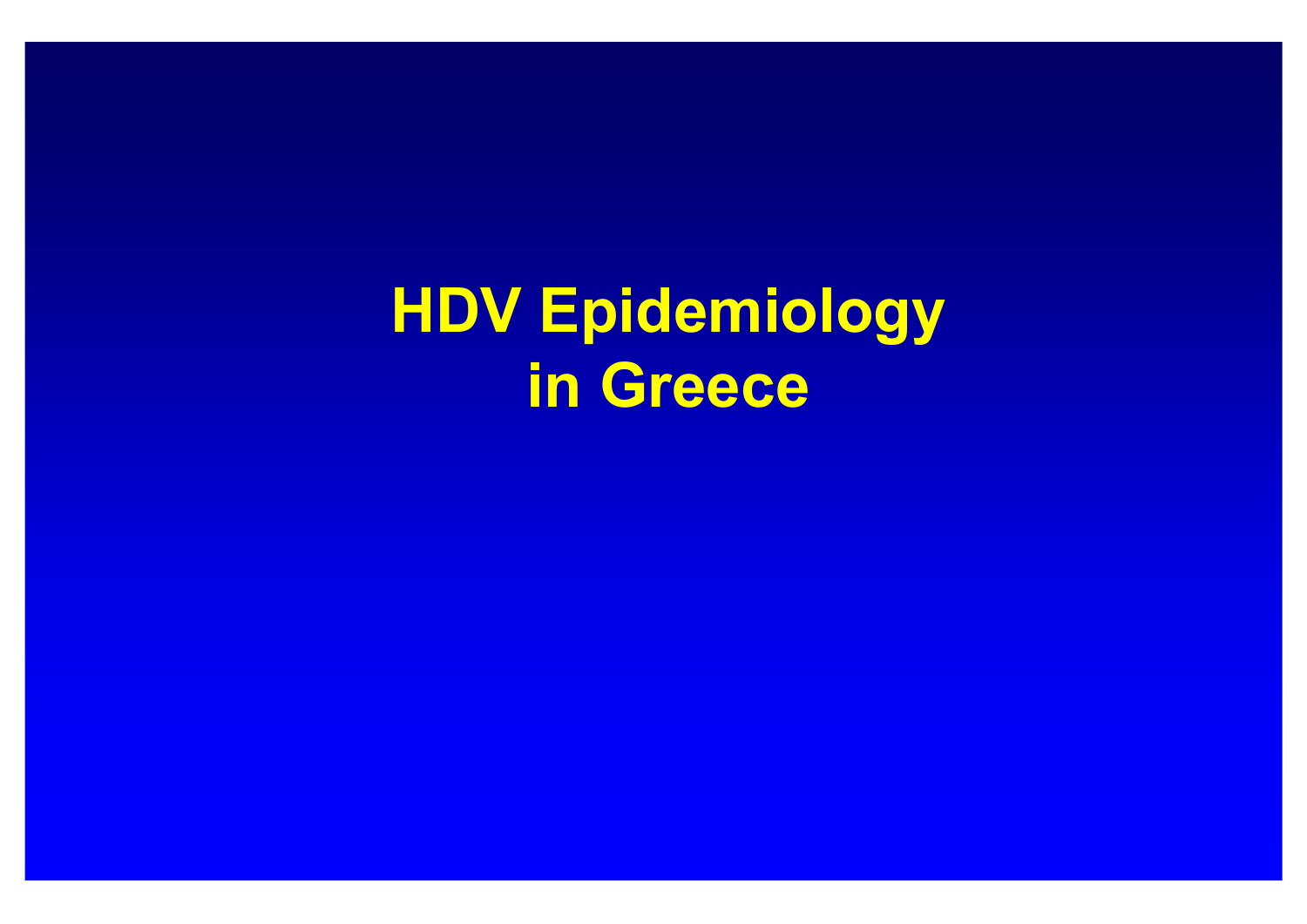

## **HDV + HBV coinfection HDV superinfection** HDV + HBV acute infection

 HDV infection on chronic HBV infection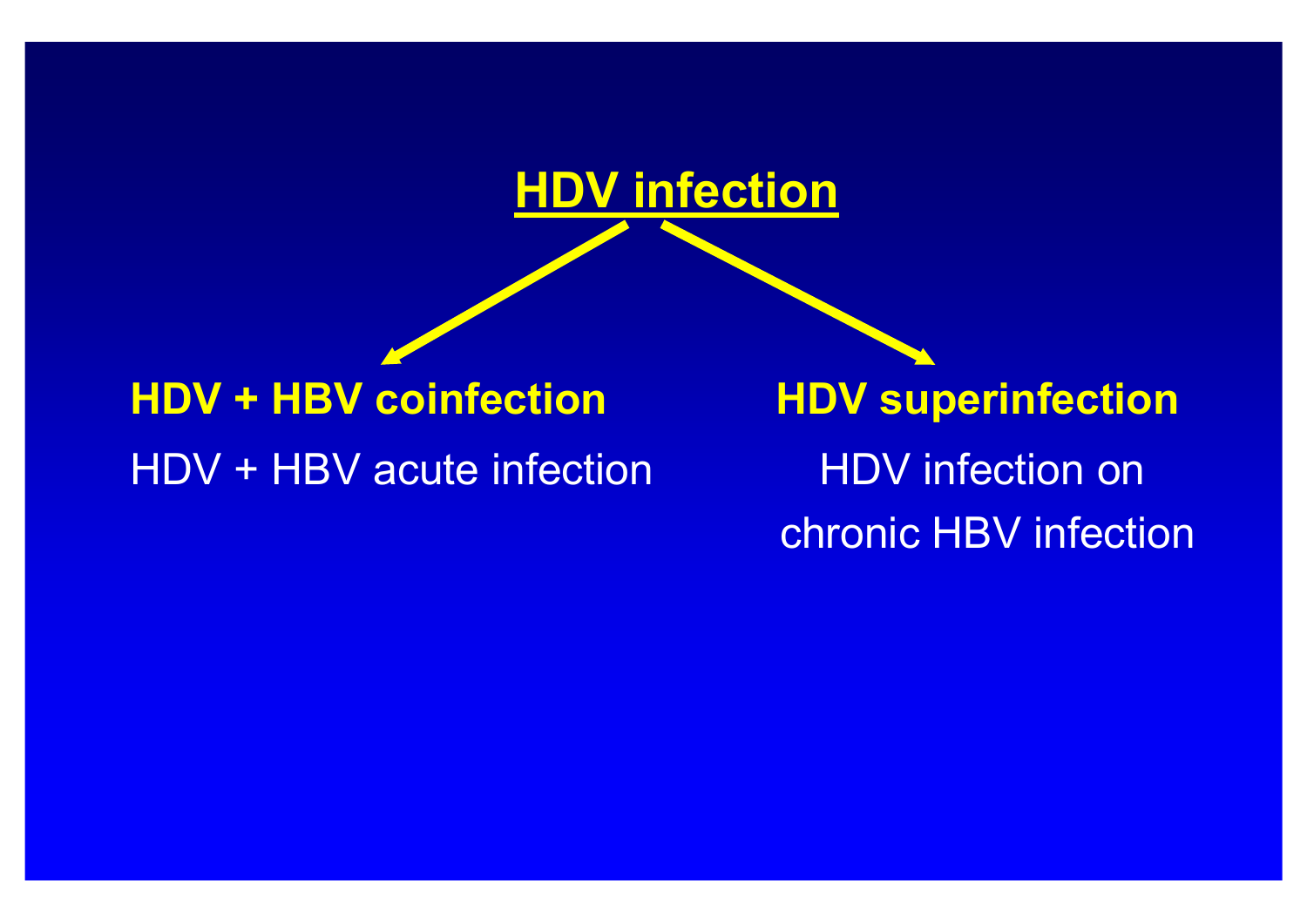#### **HDV superinfection as a cause of acute hepatitis in chronic HBV patients in Greece**



**Papatheodoridis et al. Hepatology 1994; 20: 297A**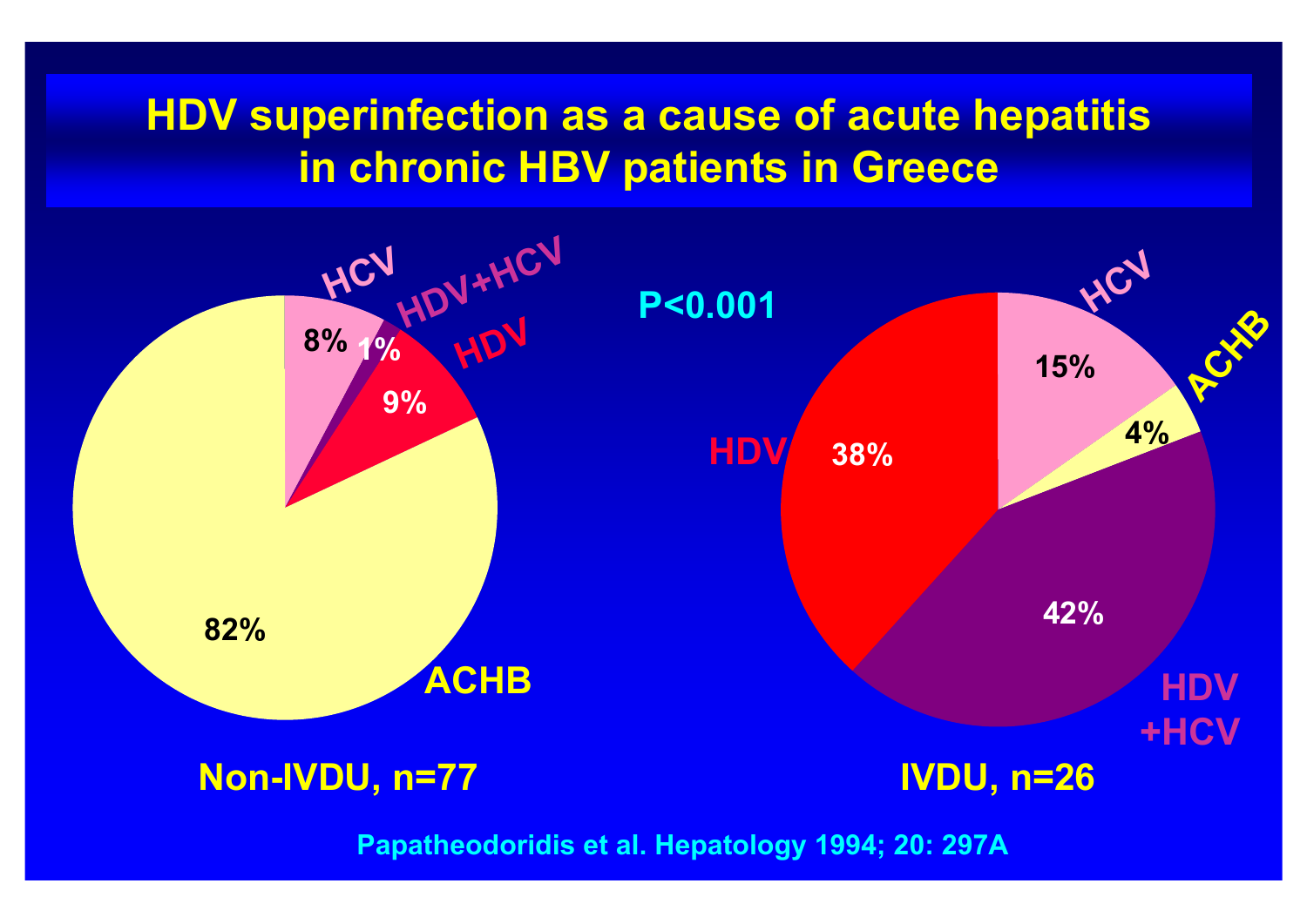#### **HDV as a cause of acute hepatitis in Greek IVDU with acute or chronic hepatitis B**



**Tassopoulos et al. Prog Clin Biol Res 1993; 382: 221-7**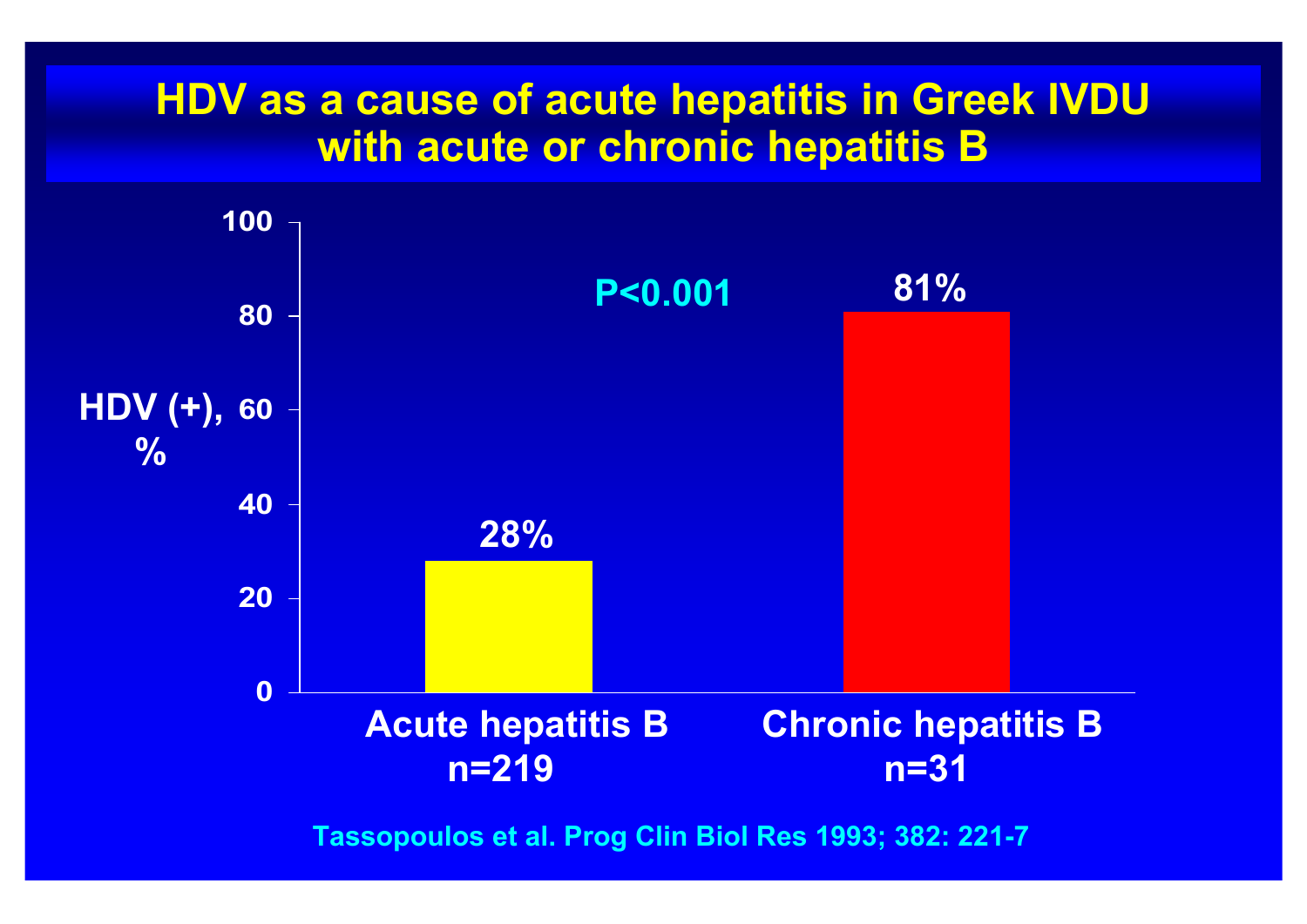#### **Patients with chronic HBV ± HDV infection at Hippokration hospital, Athens, Greece (2002-2006)**

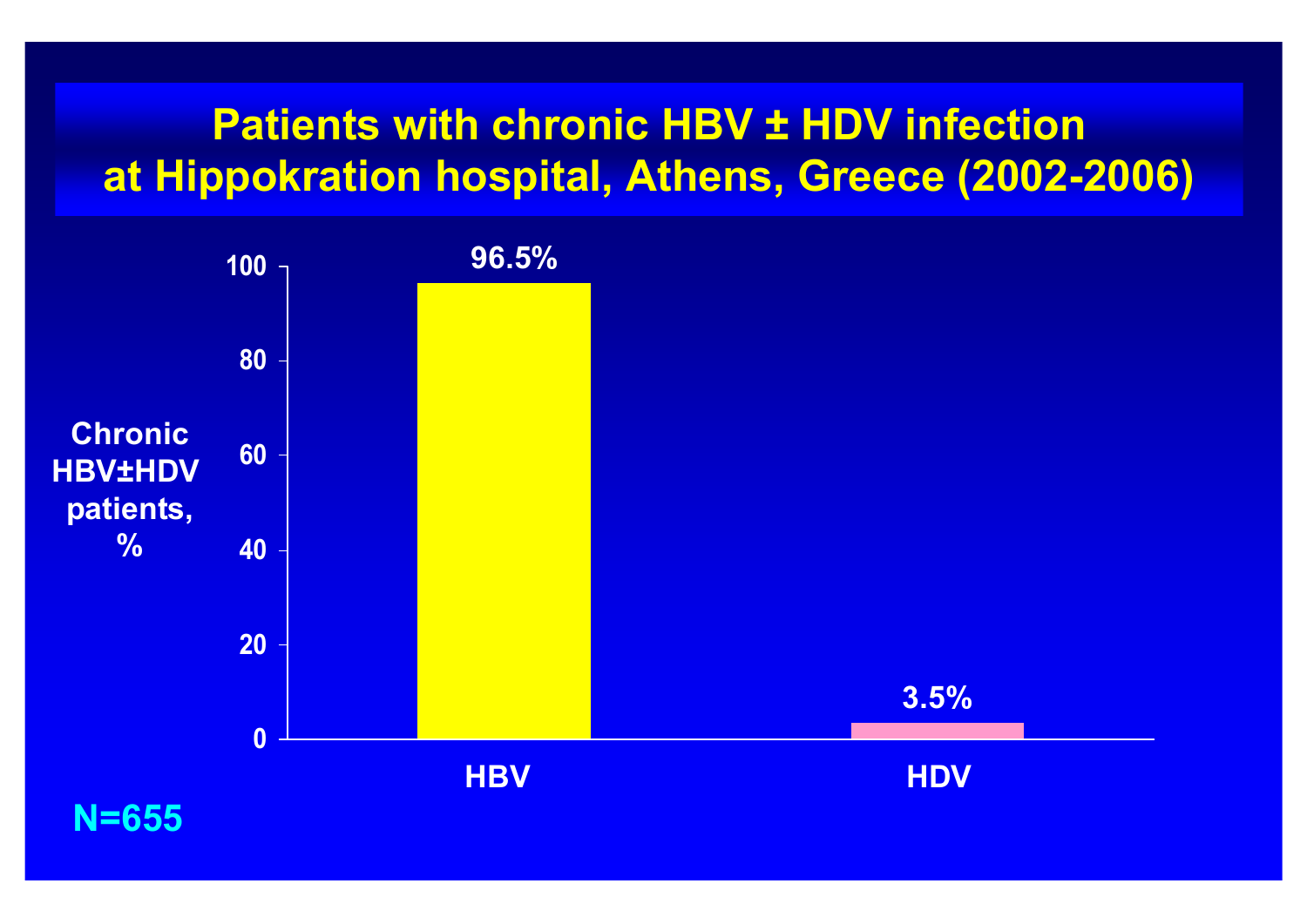### **Proportion of cirrhotics among patients with chronic HBV ± HDV infection at Hippokration hospital, Athens, Greece (2002-2006)**

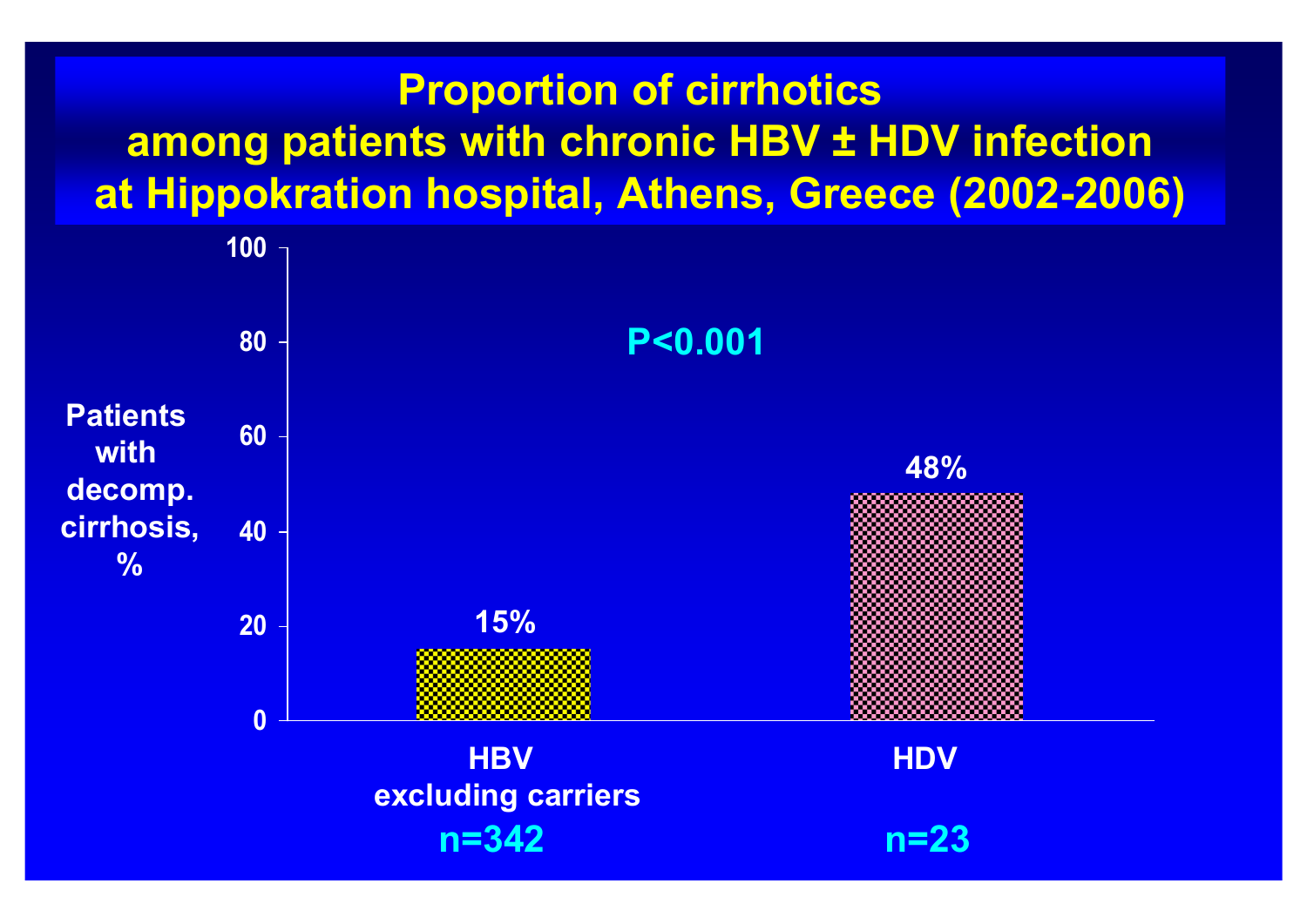### **Proportion of immigrants among patients with chronic HBV ± HDV infection at Hippokration hospital, Athens, Greece (2002-2006)**

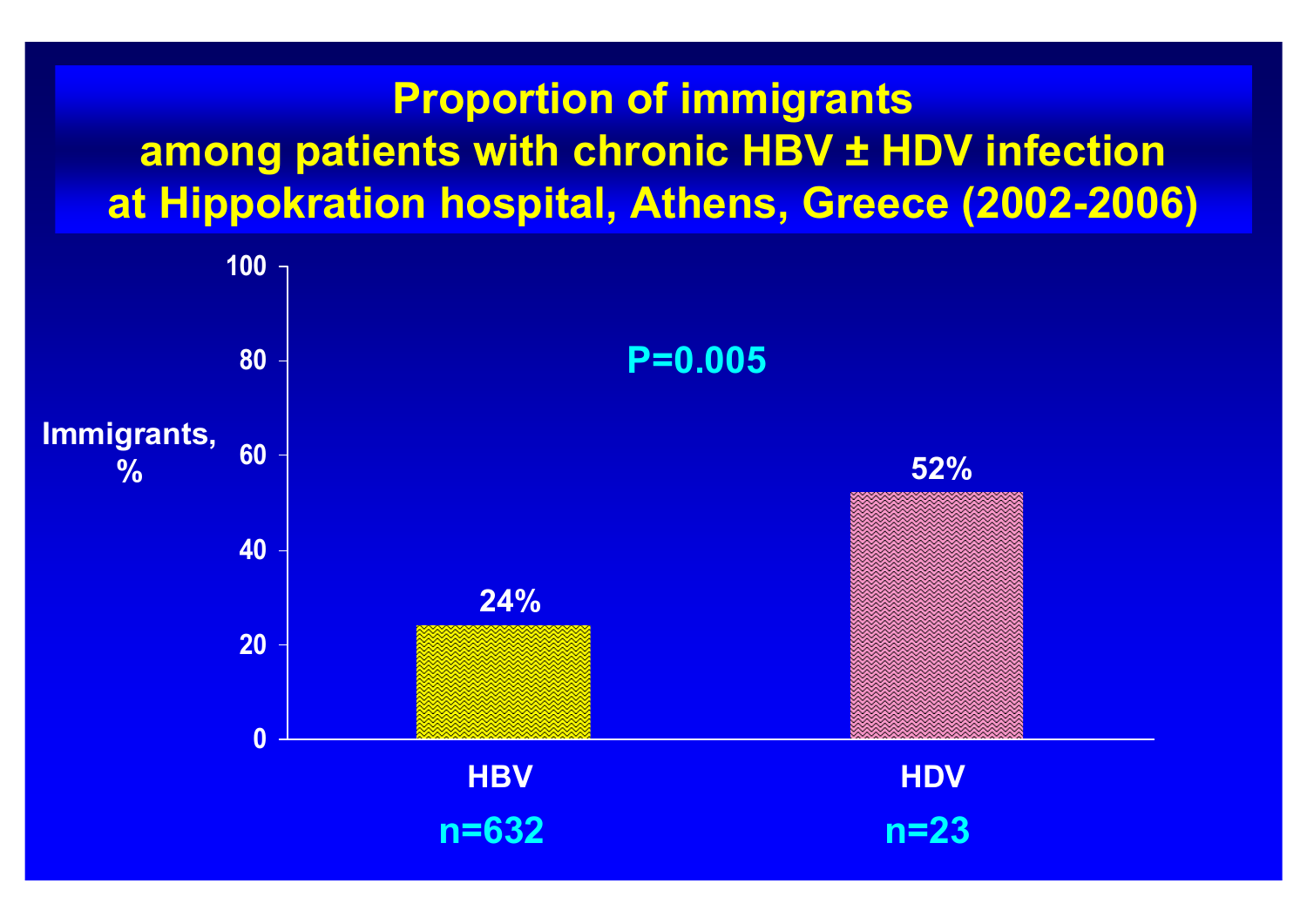## **HBV/HDV Epidemiology in Greece: Summary**

#### 9 **Decrease of HBsAg prevalence over the past decades**

- **Improvement of social-economic status**
- •**Improvement in health care system**
- $\bullet$ **Better awareness of high-risk groups**
- **Vaccination**
- 9 **Still areas of high HBsAg prevalence – Surveillance**
- 9 **Increasing age of chronic HBV patients: increasing probability of clinical events (decompens., HCC)**
- 9 **HDV: mainly in IVDU or specific areas – More severe disease**
- 9 **Immigrants after 1990: 1/10-1/12 of Greek population**
	- **High HBsAg prevalence**
	- • **Higher rates of HBeAg(+) Younger age, HBV genotypes**
	- •**Higher rates of HDV infection**